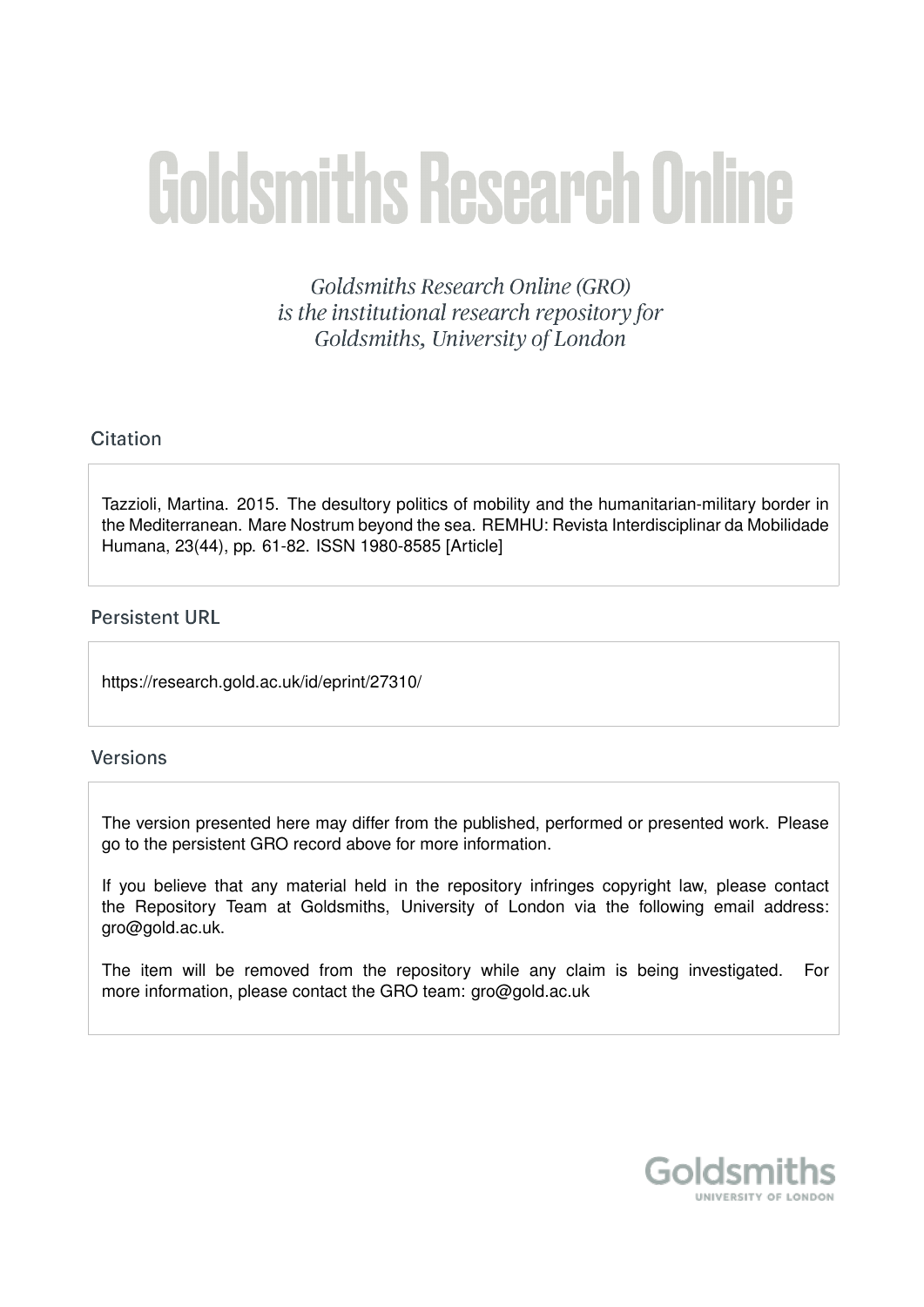# **THE DESULTORY POLITICS OF MOBILITY AND THE HUMANITARIAN-MILITARY BORDER IN THE MEDITERRANEAN. MARE NOSTRUM BEYOND THE SEA**

*Martina Tazzioli1*

This article investigates the reshaping of the military-humanitarian border in the Mediterranean, focusing on the Italian militaryhumanitarian mission Mare Nostrum, that started for rescuing migrants at sea after the deaths of hundreds of migrants in October 2013 near the coasts of the island of Lampedusa. The main argument is that in order to understand the working of the military-humanitarian border at sea and its impacts, we must go beyond the space of the sea, and analysing it in the light of the broader functioning of migration governmentality. The notion of desultory politics of mobility is deployed here for describing the specific temporality of the humanitarian border working and its politics of visibility. In particular, an analytical gaze on the military-humanitarian operations at sea to rescue-and-control of migrants' movements shows that what is at stake is the production of some practices of mobility as exceptional. Then, this article takes on Mare Nostrum operation for exploring the ways in which the military and the humanitarian are rearticulated and how they currently work together.

**Keywords:** humanitarian border, migration, governmentality, politics of visibility, biopolitics.2

"We left the Libyan coasts at night, let's say around 10pm, and in the early morning our boat started to sink. After few hours, maybe one or two, the big navy of Italy approached our boat and were been rescued. The police took our pictures and fingerprints in three, five minutes, and they asked if we were all from Mali"3 .

<sup>&</sup>lt;sup>1</sup> Queen Mary, University of London, London, UK.

<sup>&</sup>lt;sup>2</sup> I want to thank Nicholas De Genova for his comments and for our discussion on the topic.

 $3$  Interview with a migrant coming from Mali and rescued by the Italian Navy. After the arrival at the harbour of Augusta, in Sicily, with other eighty people he was moved to Bologna into a hosting centre (11<sup>th</sup> March 2014).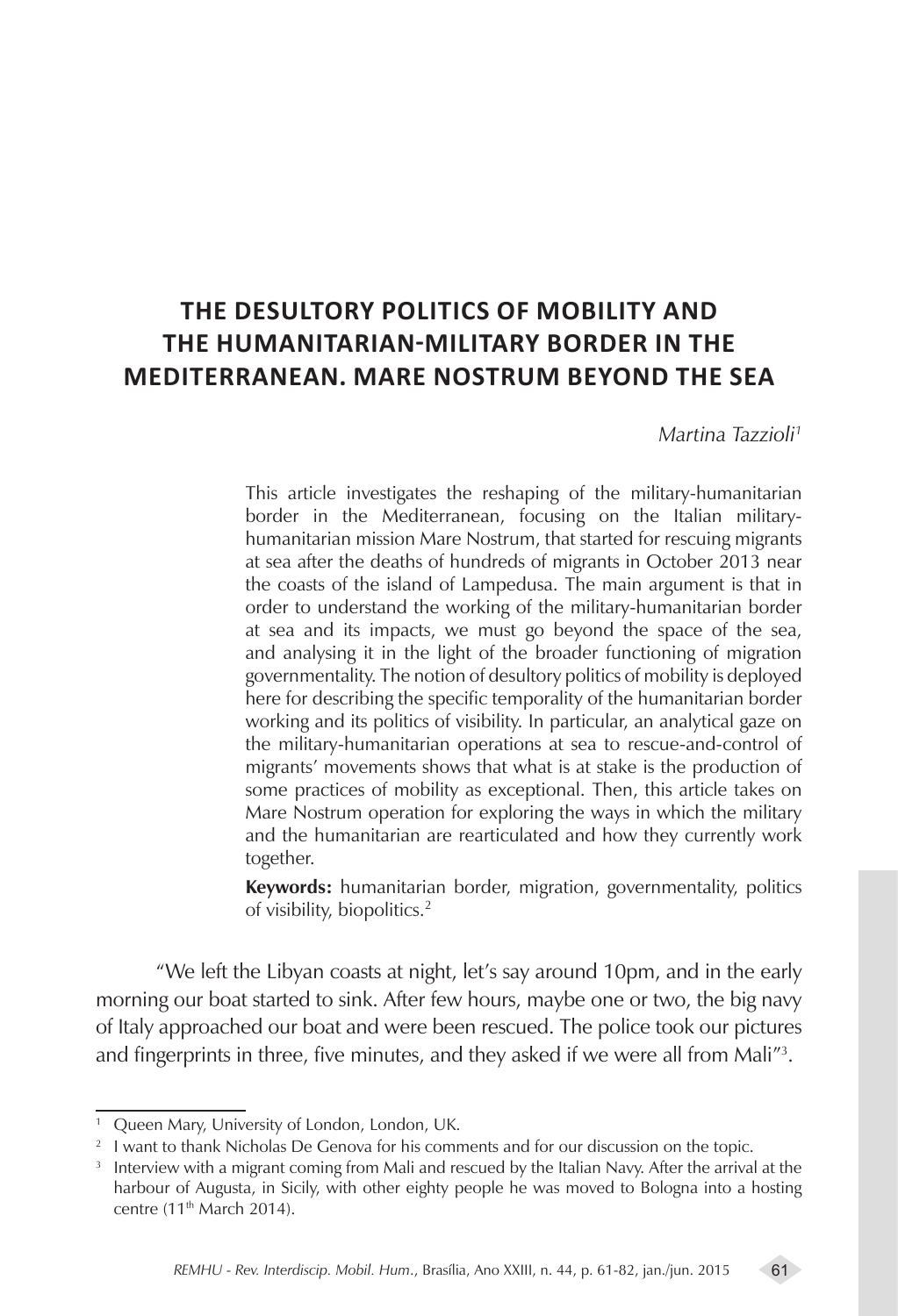"Our task is to save migrants' lives at sea. We arrive very close to the Libyan waters and rescue all people in distress, we are their secure ferry-boat to come to Europe. All migrants are identified on board painstakingly"4 .

"We disembarked in Sicily, after two nights, and then we were moved very quickly to Catania, by bus, and then to Bologna, by plane. At the airport we were partitioned: some, like me, in Bologna, another group were taken I don't know where"5 .

"The Country must build a hosting system to face unplanned migration flows through ordinary measures"6 .

"I'm waiting for the response about my asylum claim. Then, let's see. I would like to wander a little bit across Europe: France, Germany, and then maybe come back to Italy. I really like wandering, I think it is important to travel to open your mind"7 .

…………………….

The alternation of these voices and texts – a migrant arrived in Italy being rescued by the Italian Navy on the one hand, the voice of a military and a governmental text on the other – brings to the fore a texture of stories that shape the Mediterranean sea as a space of governmentality and as a space of military-humanitarian intervention. Stories, declarations and texts that actually give rise to partially discordant 'tales' and that, consequently, actualize and stage multiple spaces of movement – different images but also different lived spaces and practices of crossing that space. However, the Mediterranean as a space of governmentality narrated by migrants and by the Italian authorities as well is not new at all: the emergence of the Mediterranean as a sea of unsafe mobility and as a governmentalized sea traces back to the early 2000's, when, due to the increased difficulties for migrants to arrive 'legally' in Europe, EU member states started to set up military operations at sea to block migrants' vessels, although always (also) in the name of saving migrants' lives. Thus, drawing on Foucault's methodological insight on problematization<sup>8</sup> – namely, an analytical posture that retraces under what circumstances some phenomena, acts or practices at some point become a 'problem' for politics – this paper questions the image of the Mediterranean as a stable meta-geographical referent: it highlights the blurred and constantly changing political boundaries of the Mediterranean, and takes it as a space of migration governmentality crafted through techniques

<sup>&</sup>lt;sup>4</sup> Interview with the Italian Navy, harbour of Augusta (22<sup>nd</sup> March, 2014).

<sup>&</sup>lt;sup>5</sup> See footnote 3.

<sup>&</sup>lt;sup>6</sup> "Agreement between the Italian government, the Regions and the local authorities to move towards an ordinary management of unplanned migration flows" (67/CU, 2013).

<sup>7</sup> See footnote 3.

<sup>8</sup> FOUCAULT, Michel. Polemics, Politics and Problematizations.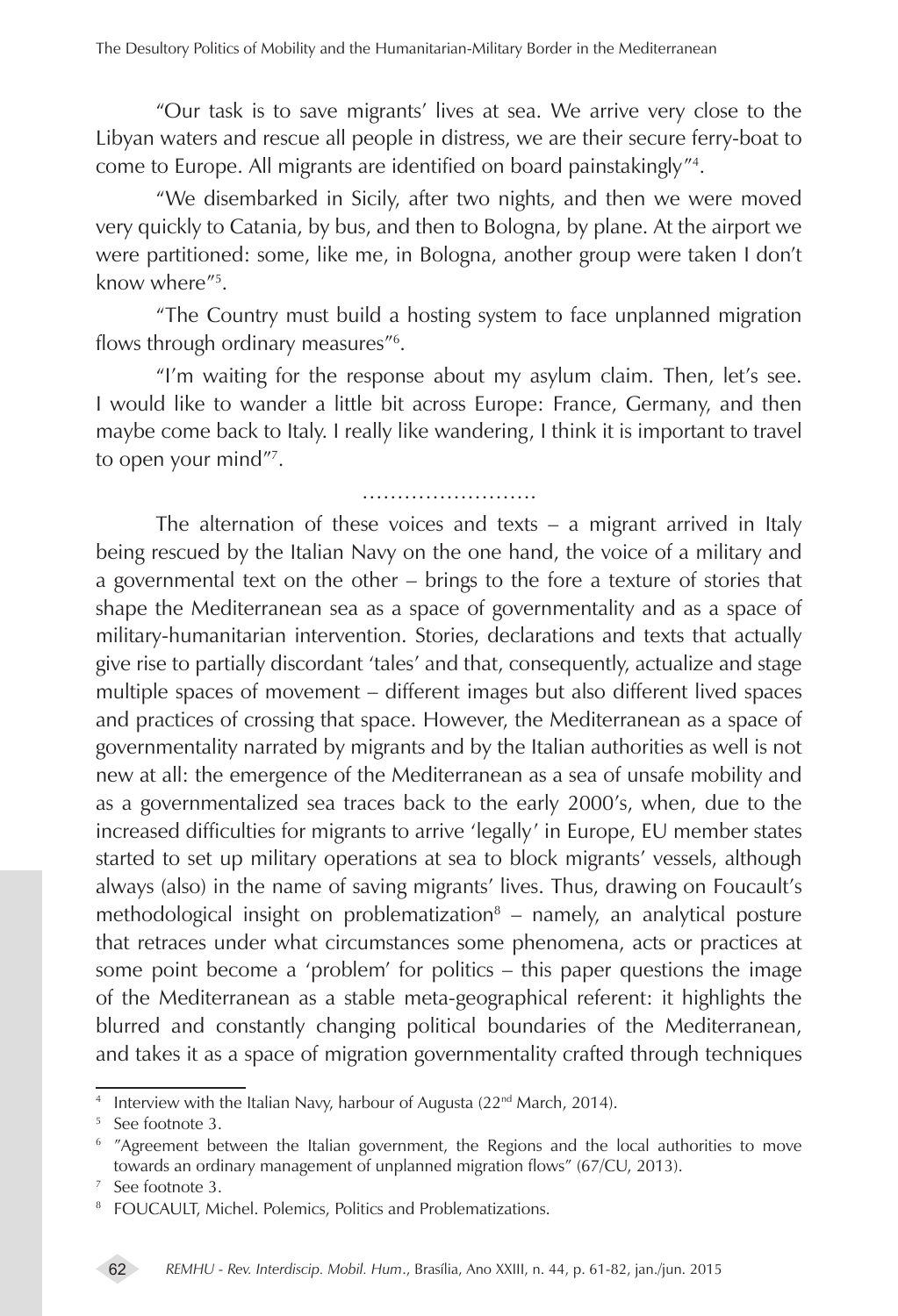of monitoring and containment, processes of militarization and humanitarian discourses. But a history of problematization – in this case, the emergence of a space (the Mediterranean) as a risky space to govern – does not consider the problem in question as an object set once and for all. On the contrary, one of the main stakes consists precisely in finding moments of rupture and transformation, as well as discontinuities that reshape the Mediterranean as an unsafe space according to different technological and discursive assemblages and responding to new troubling mobilities. Therefore, this paper aims to unpack the ongoing reshaping of the military-humanitarian border in the Mediterranean focusing on Mare Nostrum operation for grasping these transformations.

#### **The military-humanitarian border working across the Mediterranean**

Therefore, coming back to the voices reported initially, it is important to specify to which 'Mediterranean as un unsafe space' they belong: indeed, they are situated some months after two big shipwrecks of migrants' boats occurred in October 2013 that caused the deaths of hundreds of people. 3<sup>rd</sup> October 2013, Lampedusa: 366 migrants coming from Libya died in the waters close to the Italian island of Lampedusa, 155 are rescued.  $11<sup>th</sup>$  October 2013: another big shipwreck occurs between Malta and Lampedusa, 268 people die. In both cases the Italian authorities are accused of fatal delay in rescue operations. The Italian government declares a day of national mourning for the tragedies at sea, without mentioning the mobility restrictions of the Visa regime that force people to take a boat and cross the Mediterranean. Just one week after the second shipwreck, the Italian Home Office and the Ministry of Defence launch Mare Nostrum, as 'a military-humanitarian operation' in the Mediterranean for rescuing migrants at sea. A focus on Mare Nostrum, on its disseminations and impacts also beyond the sea boundaries does not mean situating the analysis within the frame of the exception – by looking at measures and actions mobilized in the name of exceptional situations. Rather, the hypothesis that I push forward is that the two big tragedies at sea in October 2013 and the launching of Mare Nostrum were seized as an opportunity for activating and implementing transformations and shifts in the management of migrants' movements at sea that were in part already in place. As I will show later, these shifts mainly concern the articulation between humanitarian and military interventions. Furthermore, a gaze on the recent military rescue operations allows bringing out the specificity of the regime of visibility and capture at play in the governmentality of migration at sea: what is at stake, I suggest, is a sort of *desultory politics of mobility* that, as I will explain later in the article, responds to a patchy visibility and to an intermittent hold over migrants' lives. This uneven 'catching eye' on migrants is the baseline for highlighting the specificities of the government of migration at sea and the articulation between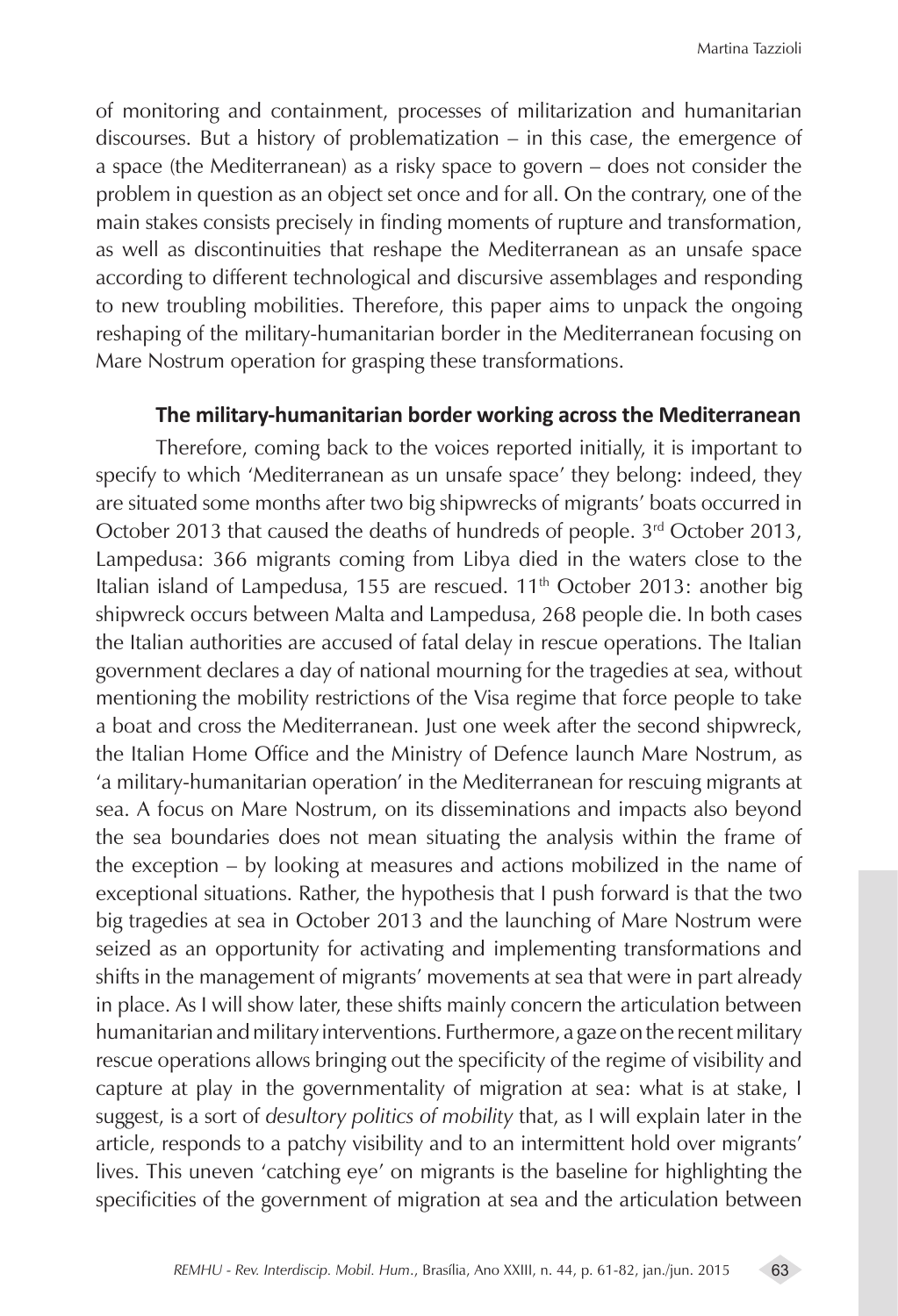the military and the humanitarian in relation to other spaces of migration and refugee governmentality. As a third and final point, an enlarged focus on the government of migration movements at sea *beyond the sea boundaries* – namely, how migrants are managed once they arrive on the territory – enables seeing that power reacts and reassess its strategies in the face of the 'migration disorder' and of stories that remain unclassifiable and uncategorised, by fragmenting and hampering migrants' patterns and life projects.

## **The blurring of security and the fading of human rights into the sea**

It is noteworthy that Mare Nostrum has not been designated as a securitarian operation – but as military-humanitarian, with the first term entirely redefining the second. In fact, only in the following lines does the document report that "the aim is to increase the level of human life security and the control of migration flows"9 . The concept of security essentially remains on the backstage of Mare Nostrum's actions and it is not helpful for understanding the becoming of the Mediterranean Sea as a space of patchy governmentality, namely as a space in which zones at high density of control border on with others in which bodies pass more undetected. In particular, there are relevant slippages concerning the meaning of security and even its articulation with human rights that, I contend, characterize the production of the Mediterranean as an (un) safe space of mobility. However, they can clearly emerge on the surface to the extent that we do not remain at the level of official texts and documents that present Mare Nostrum as a military-humanitarian mission: only by investigating closely the effective actions of the military forces and hearing the stories of the migrants who survived the shipwrecks is it possible to fully unpack the script of security and look at the political technology which effectively is at play. Firstly, if the traditional governmental field of security cannot be detached from the production of insecurity and from a sense of 'unease'10 – as in fact it is the case when 'illegal' migrations become part of the 'border spectacle' – in the current military-humanitarian operations at sea this is far from being the primary outcome. Indeed, the goal of what I would call the military channels of rescue is rather to subtract the island of Lampedusa from the 'threatening' border spectacle of migrants' arrivals, rescuing migrants close to the Libyan coasts and disembarking them in Sicily, and to perform a good border spectacle on the high seas – building a spectacle of rescue<sup>11</sup>. The continuum of threats formed by terrorism-migration-

<sup>11</sup> De GENOVA, Nicholas. Spectacles of Migrant 'Illegality': The Scene of Exclusion, the Obscene of Inclusion.



<sup>&</sup>lt;sup>9</sup> Cf. http://www.difesa.it/OperazioniMilitari/NazionaliInCorso/MareNostrum/Notizie/Pagine/Comu nicatostampa18ottobre2013.aspx.

<sup>&</sup>lt;sup>10</sup> BIGO, Didier. Security and Immigration. Towards a Critique of the Governmentality of Unease. See also HUYSMANS, Jef. *The Politics of Insecurity: Fear, Migration and Asylum in the EU*.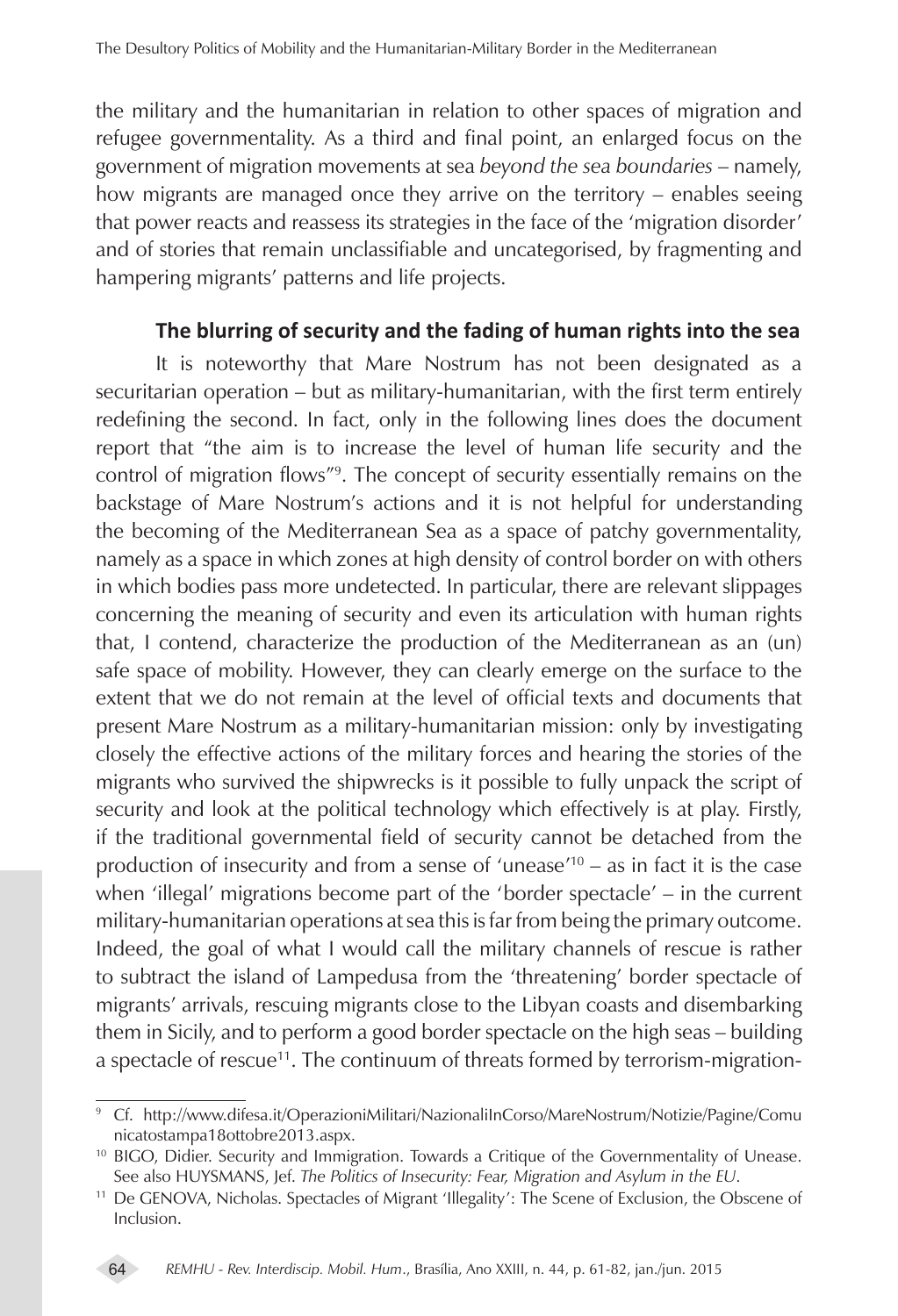criminality-trafficking does not well illustrate the rationale and the functioning of the patchy migration governmentality in the Mediterranean: especially after the outbreak of the Syrian conflict and the consequent increasing pre-eminence of a discourse about activating humanitarian channels for Syrians, migrants from Libya are accounted in the military-humanitarian rationale less as potential threats and risky subjects for Europe than as people at risk. They are depicted at the same time as subjects who are at fault by putting themselves in danger – leaving by unsafe boats – and as subjects at risk (of death and trafficking) that need to be saved. In this context, the human rights discourse in some way fades into the sea: while the humanitarian logic usually relies on human rights standards for opposing third-countries political governments – denouncing for instance the conditions in Libyan detention centres – when it is transposed into securing migrants' lives at sea it is immediately reframed as an affair of military concern due to its exceptional character; and the very notion of 'human' is translated into 'life to be rescued'.

Secondly, human rights are in some way redefined through the obligation for states to not push back migrants on high seas and the right to protection against return to a country where an individual faces the risk of torture or persecution. Therefore, human rights are taken away from the possibility of working as strategic footholds for migrants' agency since they come to designate dangerous conditions that people must be protected from (as the right of not being pushed back) instead of addressing specific freedoms to be granted. In this sense, the military-humanitarian politics of saving lives at sea contributes to translate human rights into the rights of the humanitarian, namely of those subjects who must not be left to die<sup>12</sup>. Human rights at sea function like the non-negotiable limits of any governmental action against migrations – for instance, the duty of non-refoulement – and become principles for people's spatial relocation – in the name of the respect for human rights migrants can be disembarked or not in certain states, or they must be allowed to arrive in a 'safe country'. In this regard, it is worth recalling 's reflection on the paradoxical and exclusionary character of human rights that emerges precisely when we are confronted with people deprived of any rights except of their being humans: "paradoxically, I am deprived of human rights at the very moment at which I am reduced to a human being 'in general', and thus become the ideal bearer of those 'universal human rights' […] Far from being pre-political, universal human rights designate the precise space of politicization proper"13. Thus, the rights of the migrants' life at

<sup>12</sup> BROWN, Wendy. "The Most We Can Hope For...". Human Rights and the Politics of Fatalism; RANCIÈRE, Jacques. Ten Theses on Politics.

<sup>13</sup> ŽIŽEK, Slavoj. Against Human Rights, p. 127.131.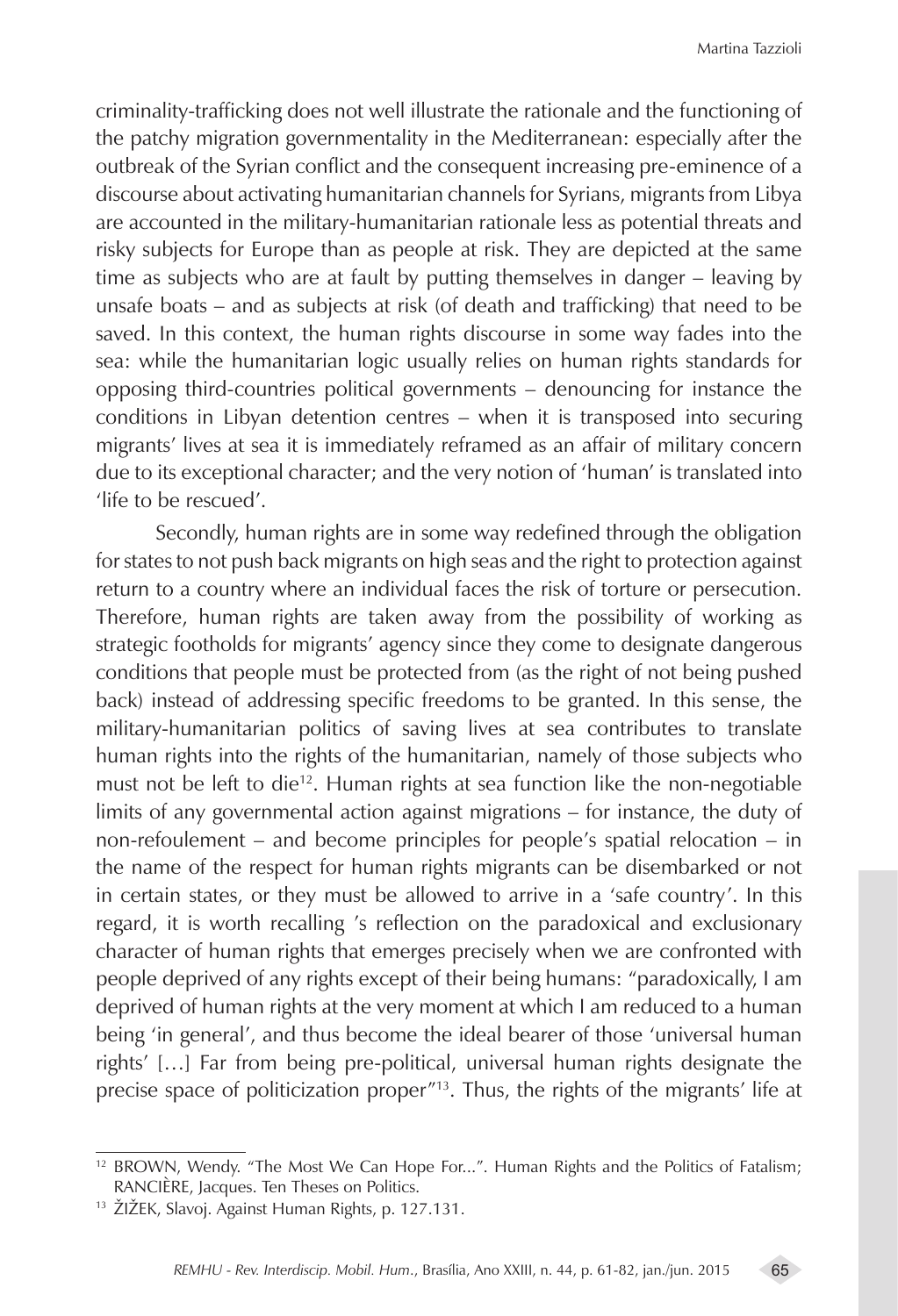risk are actually rights that reflect on the states' duties not to make and let them die or be put in danger.

# **The good border spectacle and the exceptionalization of migrants' mobility**

What seems to be emerging is a new and odd assemblage of the humanitarian rationale that is well encapsulated in the military-humanitarian bond and in the reversal of the border spectacle: in fact, the military-humanitarian coupling indicates that the former is in charge of enacting the latter and, in turn, the humanitarian becomes a field of intervention that requires highly-equipped teams that could reach the Libyan coasts and save migrants in danger. Therefore, (migrants') mobility is 'exceptionalized', namely it is moulded as an exceptional affair in multiple ways: it takes place in exceptional risky conditions and it requires the intervention of humanitarian-military corps. However, it is important to stress that the shaping of migration movements as extreme and at risk forms of mobility does not necessarily also involve a power grounded on the exception. Rather, humanitarian government at sea and the increasing governmentalization of the Mediterranean prompt us to scrutinize techniques of intervention, containment and rescue that are neither fully characterized by actions in the name of the exception nor work outside of the law. In fact, the 'humanitarian task' performed by military actors should not mislead and lead us to think of a power playing through exceptional measures: on the contrary, the 'collapse' of the humanitarian into the military indicates that the latter is in turn normalized on the basis of daily patrols and procedures that become ordinary. Hence, what is of interest from this perspective is precisely the series of techniques, ways of acting and operative tools that are put to work in-between legal frameworks and arbitrary practices: in other words, these are regulative mechanisms of rescue-block-and-capture that, although not explicitly established by the law, nevertheless can be legitimized through it, forcing its boundaries of application. In this regard one could concur with Scott Watson's argument that "a militarized response is best understood not as a move from normal to exceptional, or from humanitarian to securitized, but rather as an intensification of humanitarian securitization<sup>"14</sup>. All at once, the border spectacle of the migrants' invasion of the island of Lampedusa is dislocated and reversed in sign: the scene shifts towards the high seas and the Libyan coasts, and the threatening spectacle of migrants is converted into the fair and human spectacle of the 'humanitarian-military ferry-boat' rescuing migrants at sea.

Moreover, freedom that in political liberalism is mutually constitutive of dispositive of security<sup>15</sup>, in the context of the government of migration at sea

<sup>&</sup>lt;sup>14</sup> WATSON, Scott. The human as a referent object? Humanitarianism as securitization, p. 9.

<sup>15</sup> FOUCAULT, Michel. *Security, territory, population: Lectures at the Collège de France, 1977-1978*.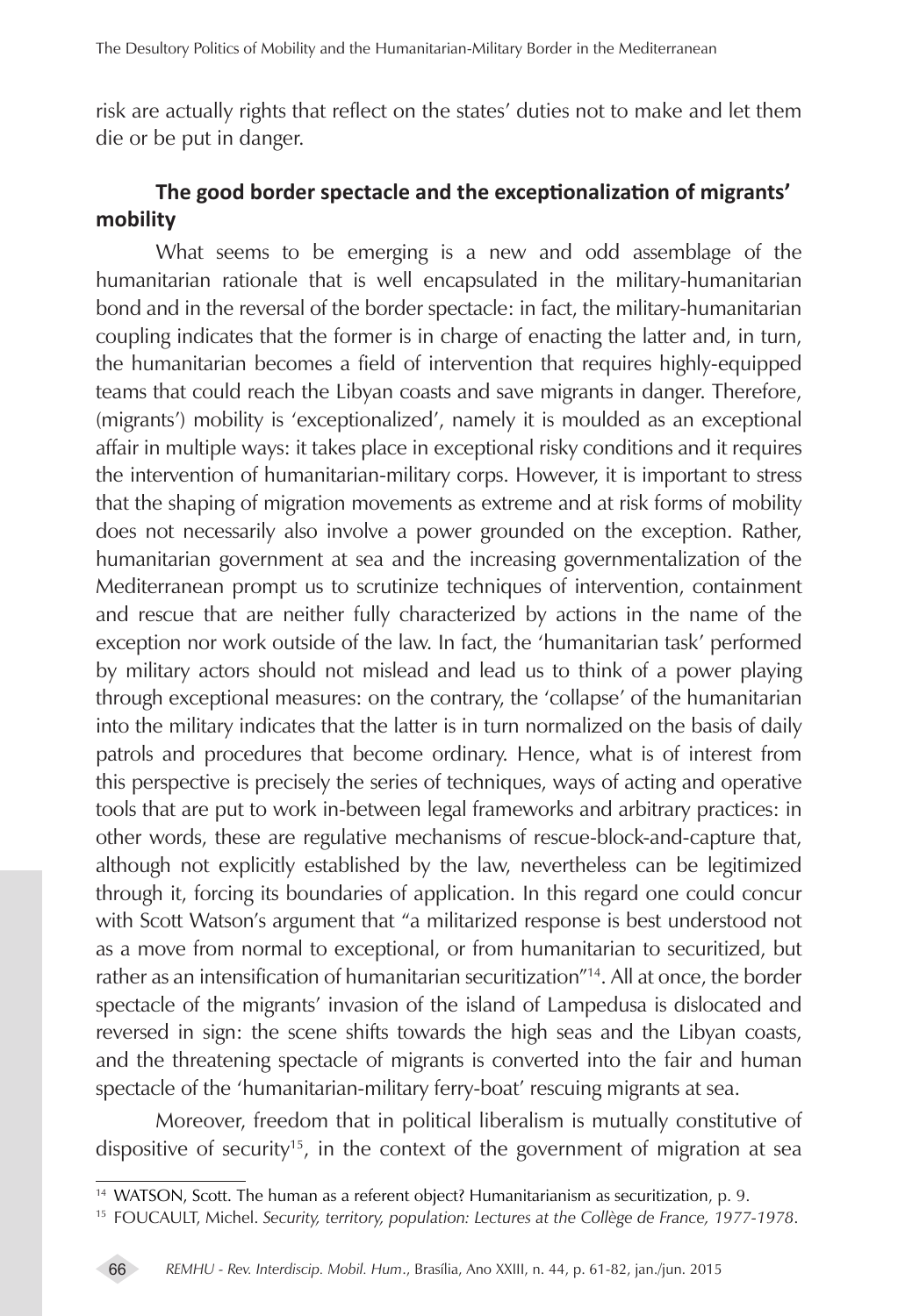is ultimately evacuated: in fact, neither freedom is the correlate outcome of more security – namely more restrictions and controls on migrants' movements – nor does it work as a necessary element for the functioning of securitarian mechanisms. Quite to the contrary, freedom remains the uncontemplated possibility for the rescued-secured migrants. Indeed, in the humanitarian-military discourse freedom is the 'great absent' since the beginning of the story: forced to leave from their country and from Libya, the rescued migrants put their life at risk crossing the Mediterranean by boat, and then, once rescued, they cannot but follow the established 'humanitarian channels' being allocated to a certain space, in such a way that no future movement and life project could be planned.

# **The desultory politics of mobility at sea: which biopolitics?**

At this stage, it is important to scrutinize and unpack the assemblage between humanitarian and military in its peculiar nuances as it is deployed in controlling and channelling migration movements at sea. In this regard, my hypothesis is that not only the taxonomy of security but also the semantics of humanitarian and military need to be deeply challenged since they do not provide appropriate analytical lenses to grasp the functioning of the mechanisms of capture over migrants' lives but, on the contrary, they are precisely an object of questioning. The gesture of moving to the side of these 'border-signifiers', like 'humanitarian' and 'military' – entails, I contend, a dislocation of the gaze, shifting from the actors at play and form the discursive regime to the spatial effects of their border-working<sup>16</sup>.

In recent years, with the growing militarization of the Mediterranean and the implementation of monitoring techniques along the coasts and on navies, the Mediterranean space has been depicted as one of the most watched seas<sup>17</sup>. Nothing seems escaping from the monitoring eyes of national and international authorities in charge of controlling traffic and movements. Therefore, a 'more for more' approach characterizes the discourse on security: more security for more surveillance for more migrants' safety. At the same time, humanitarianmilitary actors are supposedly operating in an incessant way, in the twofold role of watchdogs blocking 'illegal movements' and as rescue-forces of migrants in distress at sea. The dramatic events that happened near the Italian coasts tell another story and immediately undermine the image of an overall visibility in contrast with the constitutive elusiveness and opacity of migration movements.

<sup>&</sup>lt;sup>16</sup> 'Border-signifiers' refers to the fact that they trace borders among bodies and conducts, dividing up people between 'illegal' migrants and those in need of protection. And at the same time it points to the supposed opposition between two poles – the military and the humanitarian – that actually work jointly and the one for the other.

<sup>17</sup> LUTTERBECK, Derek. Policing Migration in the Mediterranean.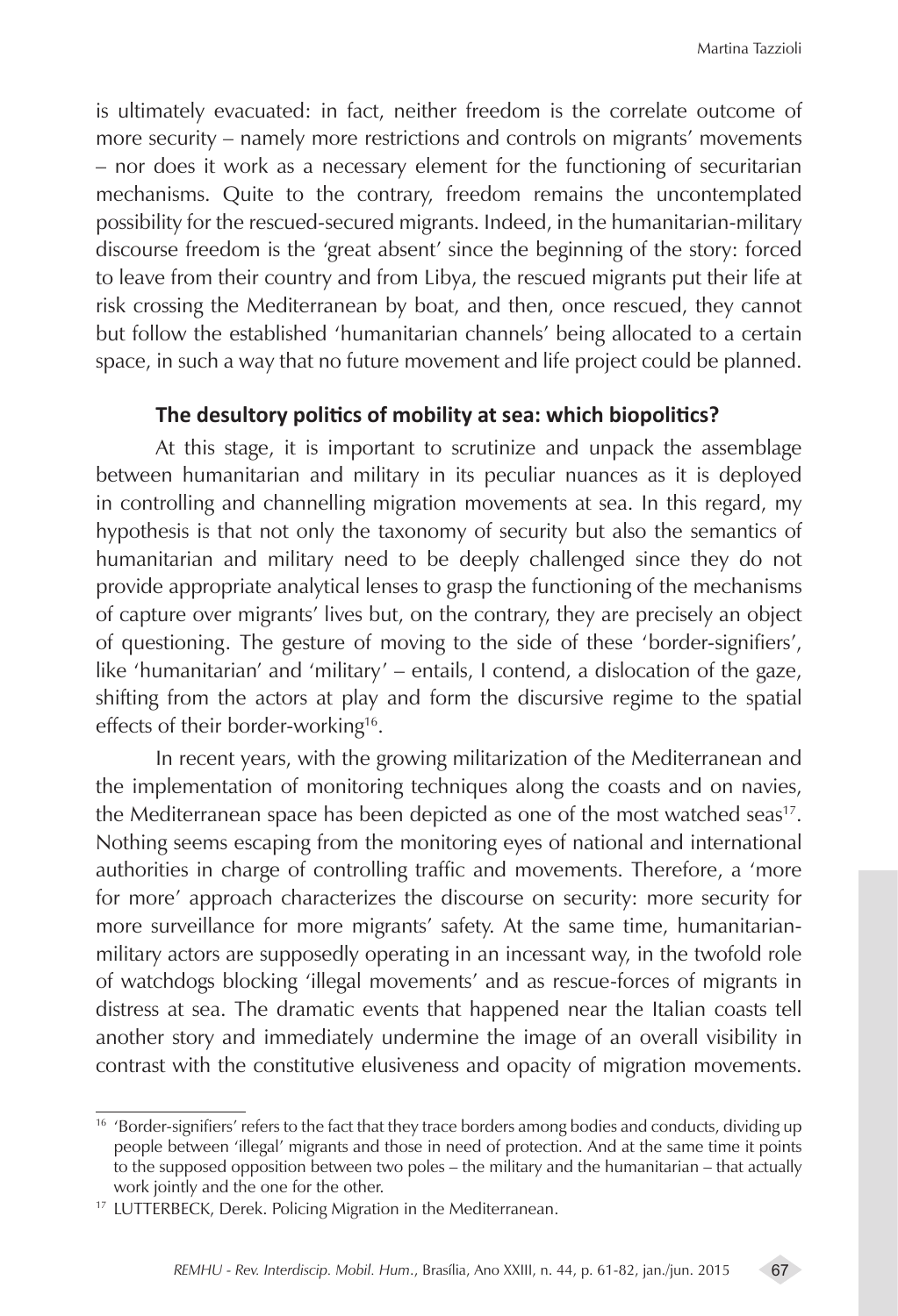In fact, the shipwrecks mentioned above  $(3<sup>rd</sup>$  and  $11<sup>th</sup>$  October 2013) are only the most recent cases of migrants' deaths at sea in which national authorities are accused of not rescuing in time. This denunciation opens up a huge and thorny issue concerning the regime of visibility and, related to that, the power's hold on migrants' lives Indeed, if we take together the 'failures' in rescuing migrants and the effective visibility capacity of monitoring systems like radars, what emerges is a patchy cartography of the Mediterranean sea, formed by 'shadow zones' and 'blind spots', in which the alternation between visible and invisible spaces changes over time. Thus, far from being a smooth surface or a 'container' of different mobilities, the Mediterranean Sea appears as a discontinuous assemblage of moments and spaces of (in)visibility<sup>18</sup>. It is important to underline that the moments and the spaces of 'opacity' depend on the combination of two distinct factors. On the one hand, there are the technical limits of monitoring tools and the usefulness of radar images for the human eye to discern different kinds of vessels<sup>19</sup>. On the other, it is a matter of the odd biopolitics at stake in the government of migration at sea, where the abstract referent of 'life' emerges in its differential ontologies, gradients and forms: indeed, the meaning of 'life' implicated in the discourses on saving migrants at sea ultimately address subjects who are posited as inevitably *at risk*, engaging themselves in dangerous practices of mobility, tying to enact a freedom of movement that they are not entitled to enjoy. At the same time, the eventual disappearance of migrants at sea has not always the same salience and what emerges in migration governmentality at sea is precisely the uneven and unequal distribution of life's value. In this regard, the discontinuous humanitarian-grasp on migrants' lives is one of the most visible signs of a monitoring (securitarian-humanitarian) gaze that put into place a politics alternating *not making migrants die* and *letting migrants die* at sea. It could be argued that the life in question becomes worthy of protection and in need of being rescued when a 'good' border spectacle is in place, as in the case of Mare Nostrum.

However, the notion of 'desultory politics' over mobility at sea does not only indicate the temporality of the power's hold on migrants' lives but also its effects: migrants' movements are constantly fragmented and blocked. In fact, in combination with a patchy governmentality that sees, monitors and rescues at intervals (with many grey zones of invisibility), it operates through a simultaneous double move: blocking-rejecting on the one hand, and channelling people on the other. As illustrated above, this working through fragmentation characterizes also what I call *Mare Nostrum beyond the sea*, namely the continuation of

<sup>18</sup> HELLER, Charles; PEZZANI, Lorenzo. New Evidence Released in the Left-to-die Boat Case.

<sup>&</sup>lt;sup>19</sup> In fact, also the most advanced Radar systems (C-230 Gabbiano) cannot see for instance rubber boats – that many migrants use to leave – since they fall under the minimum height.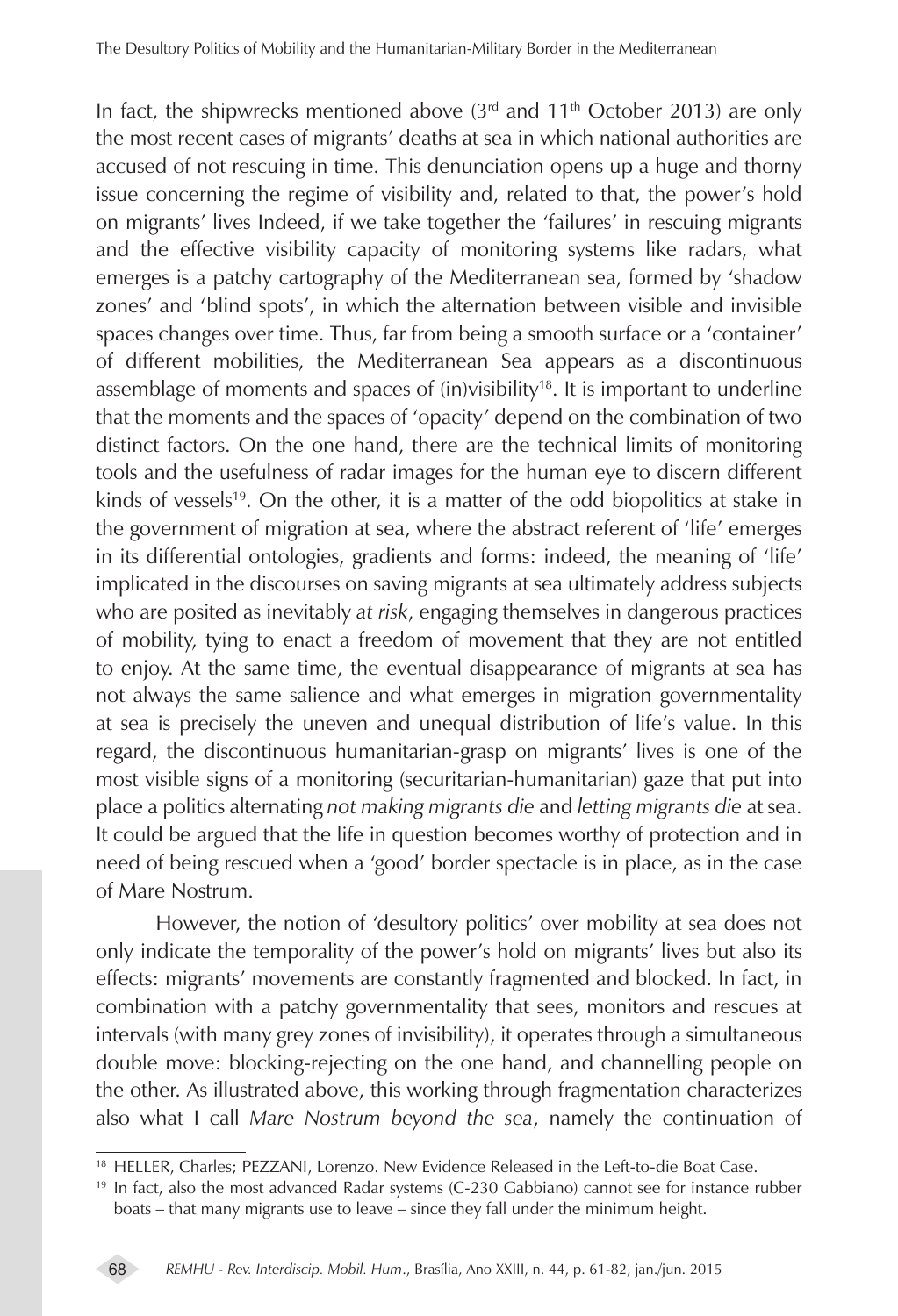the humanitarian politics of dis-charge after the moment of rescue, once that migrants arrive on Italian territory. In this sense, as Michael Dillon nicely captures, it is necessary to interrogate the slippages of the meaning and the functioning of biopolitics today, scrutinizing how the very referent of 'life' has changed over the last decades and whether it is still appropriate to designate biopolitics as a technology of protection $20$ . Nevertheless, it is important to notice that in the context of the desultory migration politics of (im)mobility what is at stake is not a mechanism of life empowerment but, rather, the fuelling of a fragile ridge between not seeing – namely letting people die – and monitoring for channelling and blocking people – making people not die. In other words, is biopolitics a useful and adequate notion for describing mechanisms of governing conducts that work primarily through the taking of a hold on life but not through the capitalization (see, valorization) of life itself? In fact, building on Foucault's analysis, biopolitics is related precisely to a government over life that works through its sustainment and multiplication, and that aims at the increase in wealth of (national) population $21$ . Moreover, if as Didier Fassin and Mariela Pandolfi have clearly shown, the coupling of military and humanitarian itself traces back to the Seventies, it must be noticed that it was built on "a paradigm that asserted the right to intervene in the name of lives to be saved and populations to be protected" $^{22}$ . Instead, at an attentive gaze the current entanglement between the two same terms in the government of migration at sea appears to craft a quite different working rationale. Firstly, rescue operations on the high sea do not respond to the logic of intervention to 'save' national populations in other countries. Indeed, international waters are not under any specific national sovereignty; contrariwise, through military-humanitarian operations to block-and-save migrants, European states have contributed to the governmentalization of the Mediterranean high sea, through the partitioning of zones of rescue and intervention. Similarly, it is not a national population that is the target of the desultory politics of mobility but a more blurred and composite 'migration population' that cannot immediately be connected to a unitary risky space of intervention. Secondly, despite the overarching discursive frame of the asylum and thus of the international protection, migration governmentality at sea and the working of the humanitarian-military border are not fundamentally based on a logic of protection but on a fragmenting and dis-charging move. To put it differently, the humanitarian-military convoy takes and rescues (some) migrants, then sorts them into the hindered humanitarian channels of waiting –

<sup>&</sup>lt;sup>20</sup> DILLON, Michael. Governing through contingency: The security of biopolitical governance.

<sup>21</sup> FOUCAULT, Michel. *The History of Sexuality: The Will to Knowledge;* IDEM. *Security..., op. cit*.

<sup>22</sup> FASSIN, Didier; PANDOLFI, Mariella. *Contemporary States of Emergency: The Politics of Military and Humanitarian Interventions*.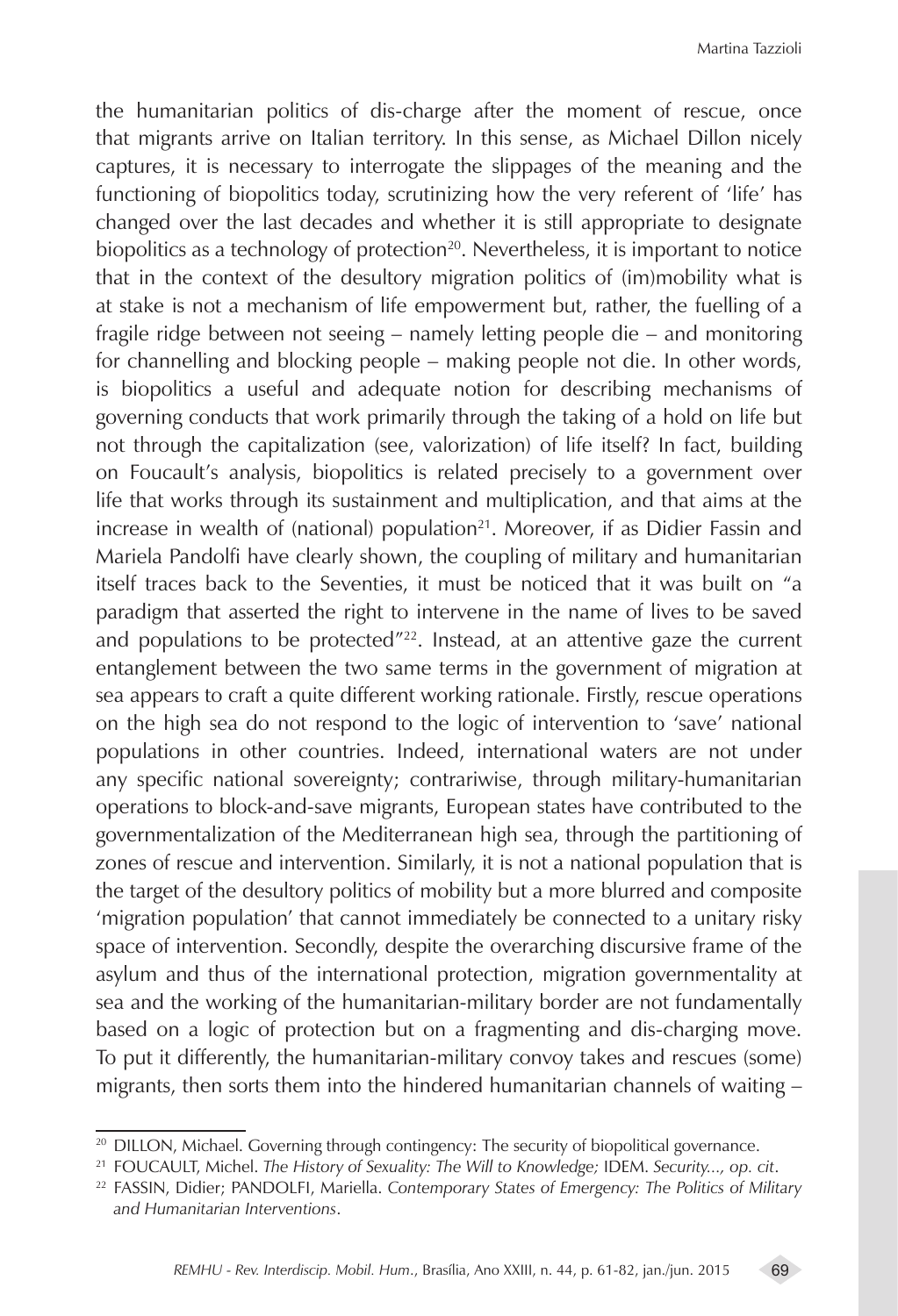that strand people for indefinite time and allocate them in space – or into the fast channels of deportations.

Hence, the patchy regime of (in)visibility corresponds to a likewise uneven hold on migrants' movements, that I designate here as 'desultory politics over mobility'. Nevertheless, by mobilizing such a designation two important clarifications are needed. Firstly, the *take-and-dump* capture over migrants' lives is not the result of a fully devised governmental strategy: rather, it is the outcome of the combination between different 'troubling mobilities' producing shifts and re-assemblages in the politics of control, difficulties in detecting people at sea and a politics of dis-charge that fundamentally does not care about loss at sea except in the moments that for some reason are under the spotlight of the political debate. Secondly, the stress on the 'shadow zone' in the Mediterranean – namely, the uneven regime of visibility – and the *politics of dis-charge* acted by humanitarian-military actors, is not staged at all here for pointing to the 'failures' of migration governmentality and demanding more security<sup>23</sup>. On the contrary, the issue is to highlight and destabilize the desultory politics of mobility in itself, not for its supposed 'failures' but precisely for the hold on migrants' lives that acts through a combination of take-and-dump and, simultaneously, the coupling of military and humanitarian rationales.

# **The humanitarian government beyond the camp**

Looking at migration governmentality at sea through the actions of Mare Nostrum allows bringing to the fore the peculiarities of the humanitarian government at sea, through the overlapping of the military and the humanitarian. Although it goes beyond the scope of this article to undertake a detailed confrontation between humanitarian government at sea and in the camp, it is possible to point to some techniques, practices and procedures that in the former appear in a more distinct way and at the same time work through a slightly different angle. In fact, the notion of desultory politics of (migration) mobility represents a useful analytical slant for grasping the peculiar features and mechanisms of migration governmentality at sea and, by contrast, the functioning of humanitarian and biopolitical power in the camp. This becomes also much clearer if we follow the patterns of the migrants who stayed for more than two years in the Tunisian refugee camp of Choucha, close to the Libyan border, and then left Tunisia by boat to reach the Italian coasts and were rescued by Mare Nostrum. Firstly, in the camp the control over migrants' conducts and over their mobility is quite steady, although it is far from being exercised as an overwhelming pastoral power, as William Walters rightly stresses: "the pastoral care of migrants

<sup>23</sup> TAZZIOLI, Martina. *Spaces of Governmentality*.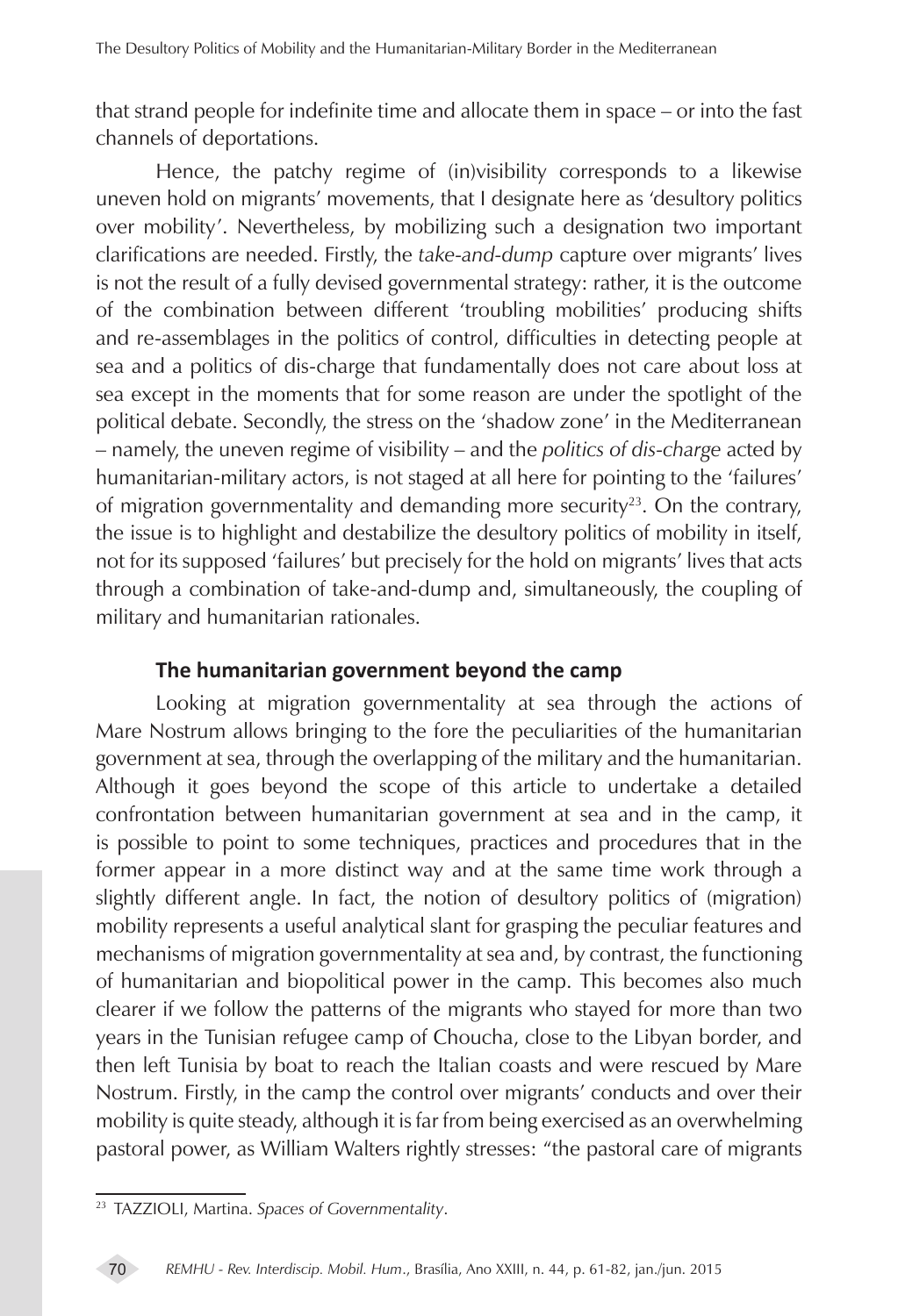[...] is not organized in the form of a life-encompassing activity [..] but as ad hoc intervention"24. Thus, it is a form of hold over migrants' lives that monitors more than taking care, and is as much spatially punctual – the borders of the space of the camp – as it is hampering and all-watching during the indefinite stranded condition of an asylum seeker waiting in the camp. Actually, the biopolitical grasp on migrants' lives is far from mobilizing a pastoral gaze: migrants saved as they are rescued but not 'redeemed' from their unfree mobility. On the contrary, they are channelled into the spaces of conditioned mobility put into place by the exclusionary mechanism of asylum.

At the same time the humanitarian works through a series of exclusionary partitions producing differentiations among the asylum seekers – sorting them into different mobility profiles. While at sea, migrants are either left to die, passing undetected, or they become lives at risk and to be rescued – subjected to a discontinuous governmental gaze. Then, they are fingerprinted on the boat by the police for a first identification and in this way they are channelled into the deadlocks of the Dublin III regulation, having no other possibility than claiming asylum in Italy. Just left to arrive: this sentence encapsulates well what happens on the 'scene' left out of the spotlight, namely once migrants arrive on Italian territory. In fact, in the processing of their asylum claims what seems to count is their common arrival via Mare Nostrum rescue operations, more than their singular stories, the national provenience or the reasons for their flight from Libya.

Secondly, a focus on humanitarian government at sea allows an unsettling of the fixed and bounded space of the camp – shifting to mechanisms of migration governmentality that produce and are grounded on *spaces on the move*, namely temporary spaces that flexibly change in their function as spaces of protection or containment. In fact, in order to understand the functioning of the desultory politics over migrants' mobility it is necessary to draw attention to temporary spaces of governmentality – where people are rescued, channelled through or let die – formed also by moving transports, like military navies. Moreover, it requires mobilizing a dislocating gaze that takes migrants' displacements as a vantage point to come to grips with the biopolitical holds and transformations to which migrants are subjected. Indeed, it is only by following migrants from the southern shore of the Mediterranean to their arrival on European territory that it becomes possible to see that something like a homogenous and continuous humanitarian government does not exist. Instead of pointing to an overall humanitarian rationality that manages migration 'from one shore to the other' of the Mediterranean, it is by far more salient to look at heterogeneous techniques of dis-charge that take a different hold on migrants' lives and shape likewise

<sup>&</sup>lt;sup>24</sup> WALTERS, William. Foucault and Frontiers: Notes on the Birth of the Humanitarian Border, p. 158.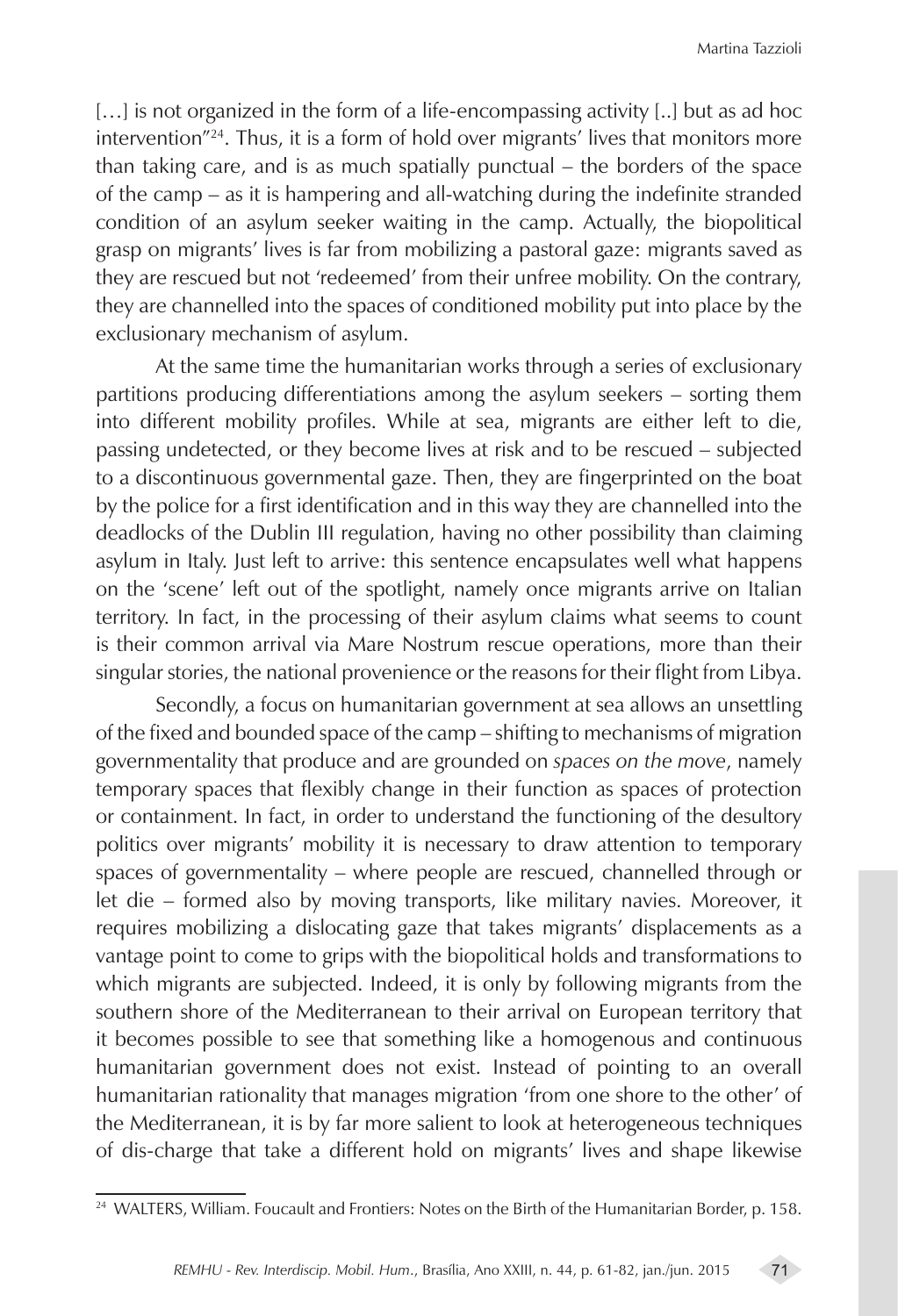different humanitarian profiles changing from one border to another, working through a sort of *identity reshuffling*. For instance, the same migrants 'change' as far as their status and their subjective interpellation are concerned – on the boat they are rescued lives, on the territory they become asylum seekers or migrants to deport, and at sea they are addressed as subjects at risk. Moreover, the humanitarian grasp works differently – through heterogeneous techniques and temporalities of intervention – according to the different bordering spaces – the boat, the moment of the arrival, the identification procedure. Therefore, it could be suggested that focusing on migration governmentality at sea entails following the 'migration of the humanitarian' in its different stages and across spaces – in a nutshell, well beyond the sea. In fact, a gaze on Mare Nostrum and on the discontinuous holds on migrants' lives, as well as the different mechanisms of capture and management, highlights that the desultory politics over mobility at sea largely oversteps the boundaries of the sea.

# **The military-humanitarian ferry-boat beyond (il)legality**

As explained before, the focus on Mare Nostrum highlights a reshuffling of the humanitarian government over lives that consists in a substantial overlap between military and humanitarian; or better, the latter is endorsed and enacted by the former. Therefore, if migration governmentality in and around the camp is eventually characterized by the spreading of humanitarian tasks beyond national governments, in the case of the humanitarian at sea this is rather reframed as a good border spectacle that cannot be performed other than by military forces. The agencies of the humanitarian, like UNHCR, are displaced by the deployment of 'military channels' that do not manage but rescue migrants' lives. Finally, the literature on the camp tends to focus on measures out-of-law that are acted in the name of the management of the exception, highlighting the way in which the juridical domain is deeply transformed and implemented by extrajuridical norms. On the contrary, in the context of the humanitarian government at sea, it emerges quite glaringly that a critical analysis should rather take into account what happens beyond, below and at the edges of the law. In fact, in the face of the 'military ferry-boat' that rescues and saves migrants at sea, it becomes more and more difficult to find a leeway for a disrupting critique of the humanitarian, especially if we remain within the space of the law: actually, after the denunciations from the part of human rights organizations for the violations of the international maritime code of rescue, states try to comply with legal minimum standards and join the human rights discourse. Consequently, the codification and governmentalization of military operations enables taking a cue on the military-humanitarian nexus: far from being oppositional terms bizarrely juxtaposed in Mare Nostrum actions, they define together the Mediterranean

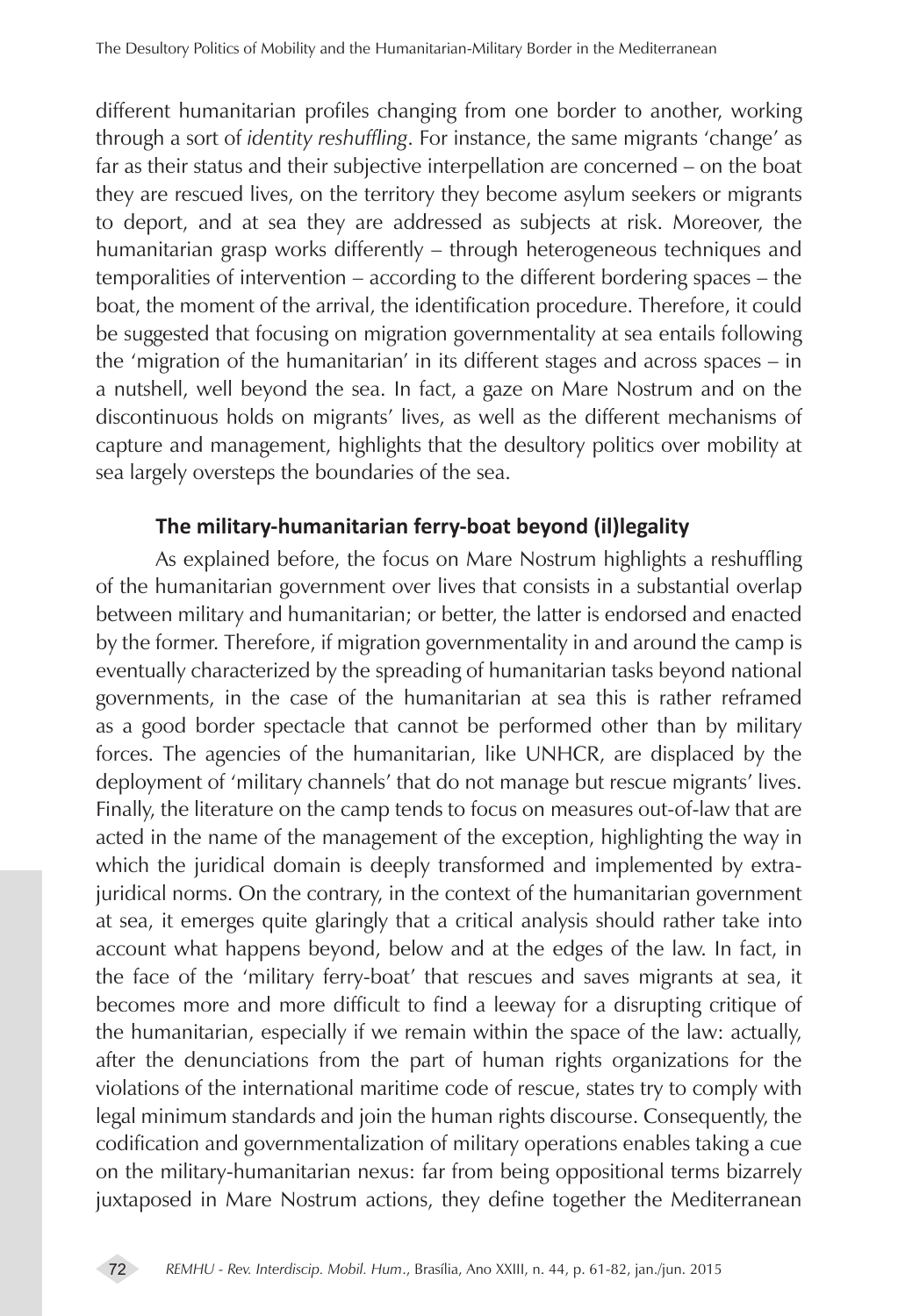as an unsafe space of mobility, paving the ground for specific techniques of government-and-capture. Concurrently, it contributes to foster the taking over of human rights into a multifarious "sovereign machine of governmentality"25 and, jointly, to gaze at migration movements "from a humanitarian and human/ migrant rights perspective, even ought to be managed"26. Actually, this helps understanding how to set the critique of military operations like Mare Nostrum that, despite everything, are rescuing migrants escaping Syria or Libya, allowing them to reach European coasts. In fact, it is not only a question of the militarization of the sea and the territories, as well as of securitizing technologies, put into place in the name of humanitarian concerns. Rather, critique acquires a greater salience insofar as the humanitarian itself is unfolded as a technology of government that contributes to and works through a substantial 'exceptionalization' of migrants' movements: in order to move or to stay in a certain place, people whose mobility is assumed and produced as 'forced' and 'risky' at the same time, cannot but be saved through humanitarian channels. Further, 'risky' is actually the condition in which the unequal geography of migration policies put some would-be migrants: indeed, it is the epithet given by states and migration agencies for designating people who cannot freely move, and who put themselves in danger precisely because of the freedom they are not 'entitled' to enact.

But what is likewise important to notice is that this refined and highly codified legal framework about rescuing operations at sea goes together with an operative way of intervention based on a longstanding practice that basically does not match with the supposed coordination between different actors and with international standards, as well as with the monitoring eyes of the 'advanced' surveillance system. In other words, the effective patrolling for detecting, blocking and rescuing migrants is conducted in a way that is more or less unvaried in comparison with the previous operations at sea<sup>27</sup>. Therefore, more than investigating which exceptional measures and techniques of intervention are integrated into the ordinary law, what is at stake here, I suggest, is the coexistence of a quite detailed legal framework and the effective ordinary practice of patrolling.

## **Mare Nostrum beyond the sea and the dock**

Looking beyond the sea boundaries, namely beyond migration governmentality at sea and the attempt of Mare Nostrum to channel migration routes patrolling in proximity of the Libyan waters, the confrontation between

<sup>25</sup> MEZZADRA, Sandro; NEILSON, Brett. *Border as Method, or, the Multiplication of Labor.*

<sup>&</sup>lt;sup>26</sup> GEIGER, Martin. The Transformation of Migration Politics: From Migration Control to Disciplining Mobility.

<sup>&</sup>lt;sup>27</sup> Interview conducted with Guardia di Finanza in Lampedusa, 31st January 2014.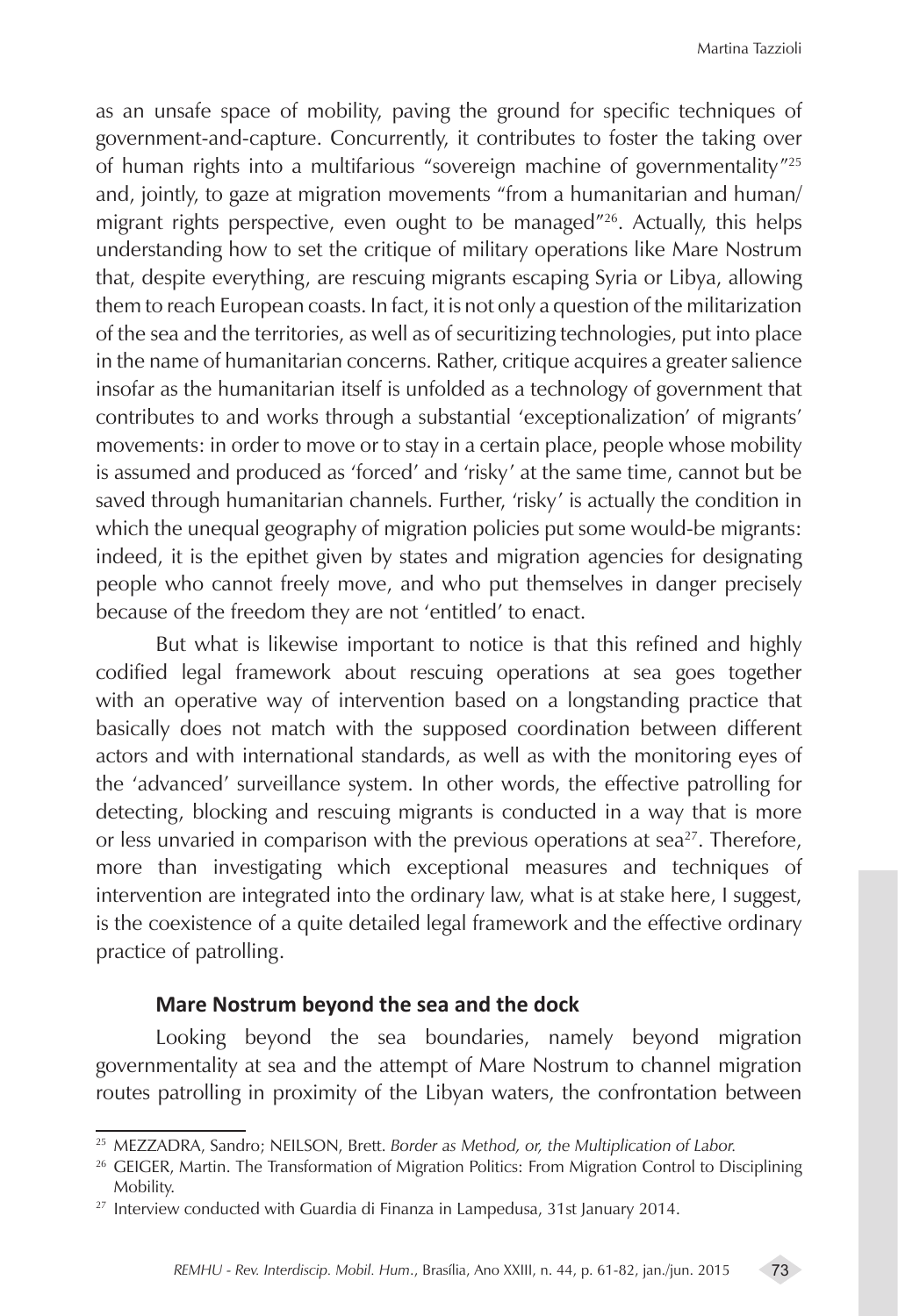the words of one of the rescued migrants and those of governmental texts reveals a supplementary element: the government through non-government beyond the space of the sea. After the scene of the sea and the scene of migrants' arrival in Sicily on the boats of the Italian Navy, a temporal interruption occurs in the narration of the events and no trace is left of the presence of those migrants on Italian territory and the continuation of their patterns. While people arrived from Libya envisage a possible European space to get through and to travel across, enacting uneven geographies that appear quite inconceivable from the perspective of selective-ordered mobility, migration governmentality responds by stranding and suspending migrants' lives, producing a substantial fragmentation of any possible pattern of mobility. This does not refer (only) to the haziness of the established channels of protection – as it is actually the case of the new 'hub centres', a sort of spaces for hosting asylum seekers for short periods – since it would mean to point to the failures of the machine of governmentality and its mechanisms of capture. On the contrary, the issue here concerns the acting of governmental technologies through fragmentation and precarization of migrants' lives, as a response to their projects of uneven mobility. After the arrival at the harbour of Augusta, in Sicily, migrants are scattered across Italy into facilities with different designations (hosting centres, hub centres, Sprar) and according to the logic of 'spread hosting', as defined by the Italian government: the overcrowded ex-US military base of Mineo, where many revolts happened in 2011 and in 2013, the rest homes on the hills near Bologna used as hub centres, the tent-camp in the city of Messina and other arranged placements. People were literally forced to indefinite stop-overs in some of these spaces – without knowing neither the length of the asylum claim process nor the possible future location – de facto dumped as temporary presences in many Italian towns. Moreover, this *temporal captivity*, through which migrants are bounced or stranded in unchosen spaces and their journeys are fragmented, is combined with a fixation to a national territory – in this case Italy – on the basis of the Dublin III regulation<sup>28</sup>.

What is your life's pattern and project?: this question, asked by territorial commissions that process the asylum claims would seem quite hard to answer to any one of us, especially if addressed nowadays to young people struggling with precariousness. But it appears even as a paradoxical question when asked to migrants who have arrived in Italy through the 'military-channels' of Mare Nostrum and who don't know for how long they will be hosted and parked in the hosting centres across Italy. Thus, a tenable answer cannot but be crafted by migrants according to the life-story required in order to be labelled as a

 $28$  In fact, according to the Dublin III regulation, it is the first Member State that should be responsible for examining a person's asylum application.Asylum seekers who leaves the first Member State and travels to another country will be transferred back to the first destination.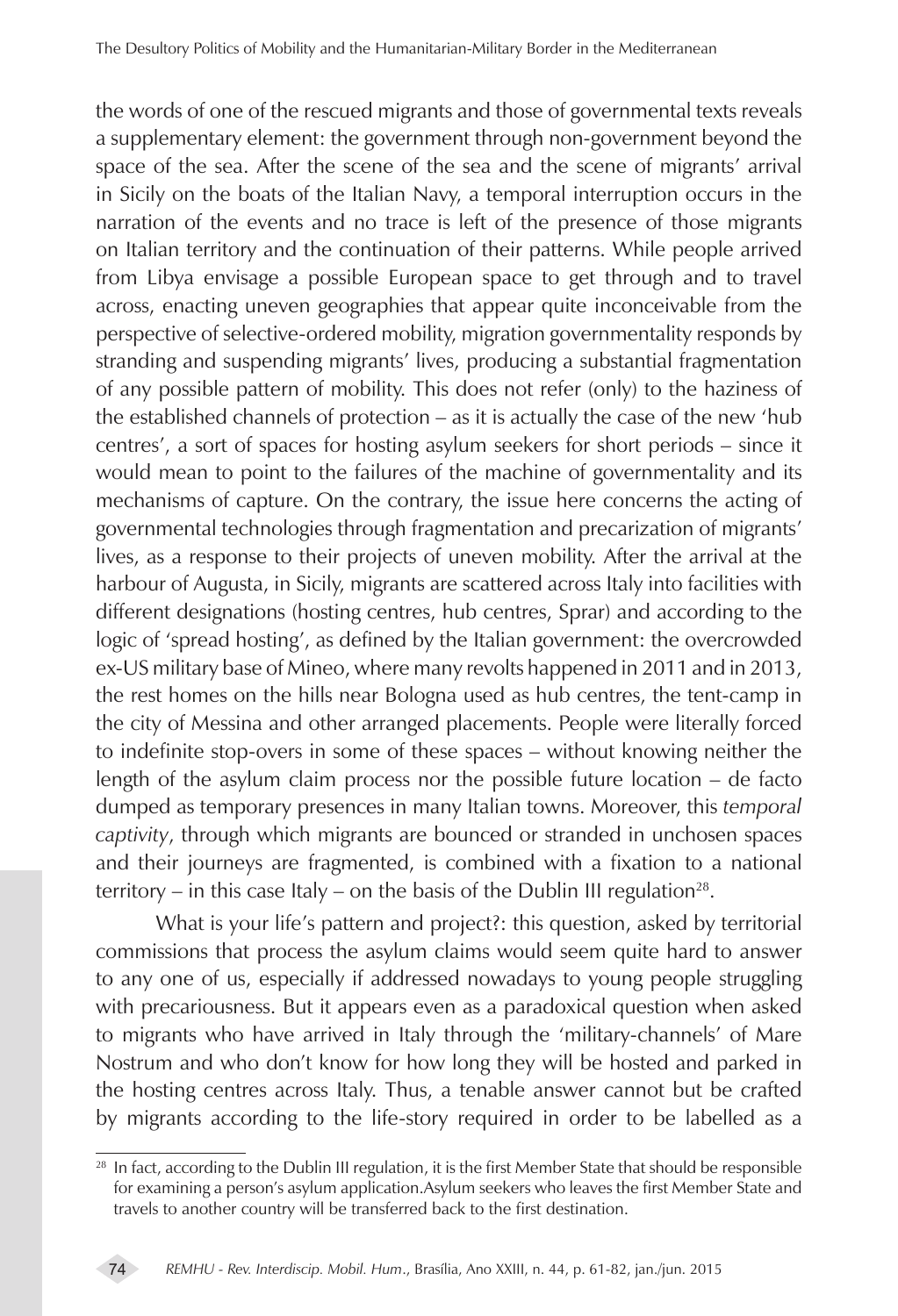person at risk and in need of protection. However, despite the mobility profiles that migrants need to perform and to retrace/reshape their stories in order to get asylum, a considerable gap remains between the fixation of people to 'diagnostic' categories and life patterns on the one hand, and the envisaged or acted uneven migrant geographies across Europe. The 'humanitarian channels' strand people for an indefinite time, attaching them to juridical categories that pigeonhole migrants' patterns and fix migrants to national space through their fingerprints – due to the Dublin III regulation<sup>29</sup>. Therefore, migrants' 'disordered' geographies across Europe are not necessarily in continuation with the patterns of escape from war that they undertook before arriving or that are described by humanitarian actors as the feature of 'forced migration'. In fact, the 'forced' leave to which migrants from Libya were constrained and the risky journey they undertook crossing the Mediterranean, are supposed to correspond to a sort of availability without choice to be allocated somewhere in space.

Confronted with the image of an exceptionalized migration mobility that cannot but be risky and with the fair border spectacle of the humanitarianmilitary rescue, this paper mobilizes a dislocating move that oversteps the sea boundaries, following the traces of the rescued migrants after their arrival via the military ferry-boat. In fact, the governmental cartography of migration traces a map of the moments in which migrants' presence emerges through its clashes with the border spectacle and with the mechanisms of capture. The temporal captivity of migrants in Italian towns and in remote places on the hills or in the countryside remains fully *off the map*. Moreover, the move away from the paradigm of the exception is combined here with another overstepping gesture: the manifold impacts of the militarization of the Mediterranean – at sea as well as on the territory – and the different *border effects* caused by the tracing of technological or juridical boundaries lead to a disengagement from an exclusive focus on migration policies. Indeed, techniques of monitoring and surveillance and military operations at sea are not usually devised on purpose (only) for migrants but are multi-functional and most of the time have been activated beforehand for other goals. And sometimes 'migration crises' are seized on as opportunities for implementing existing technologies or for readapting them into other governmental rationale, building for instance a 'humanitarian technology': with the starting of Mare Nostrum for the first time Italian drones are used for monitoring and 'saving' migrants at sea.

 $21<sup>st</sup>$  March 2014, harbour of Augusta: the Sirio boat of the Italian navy is docking after two nights on the high sea, where it rescued 340 migrants who left

<sup>&</sup>lt;sup>29</sup> KUSTER, Brigitta; TSIANOS, Vassilis and others. Thematic Report "Border Crossings - Transnational digital networks, migration and gender".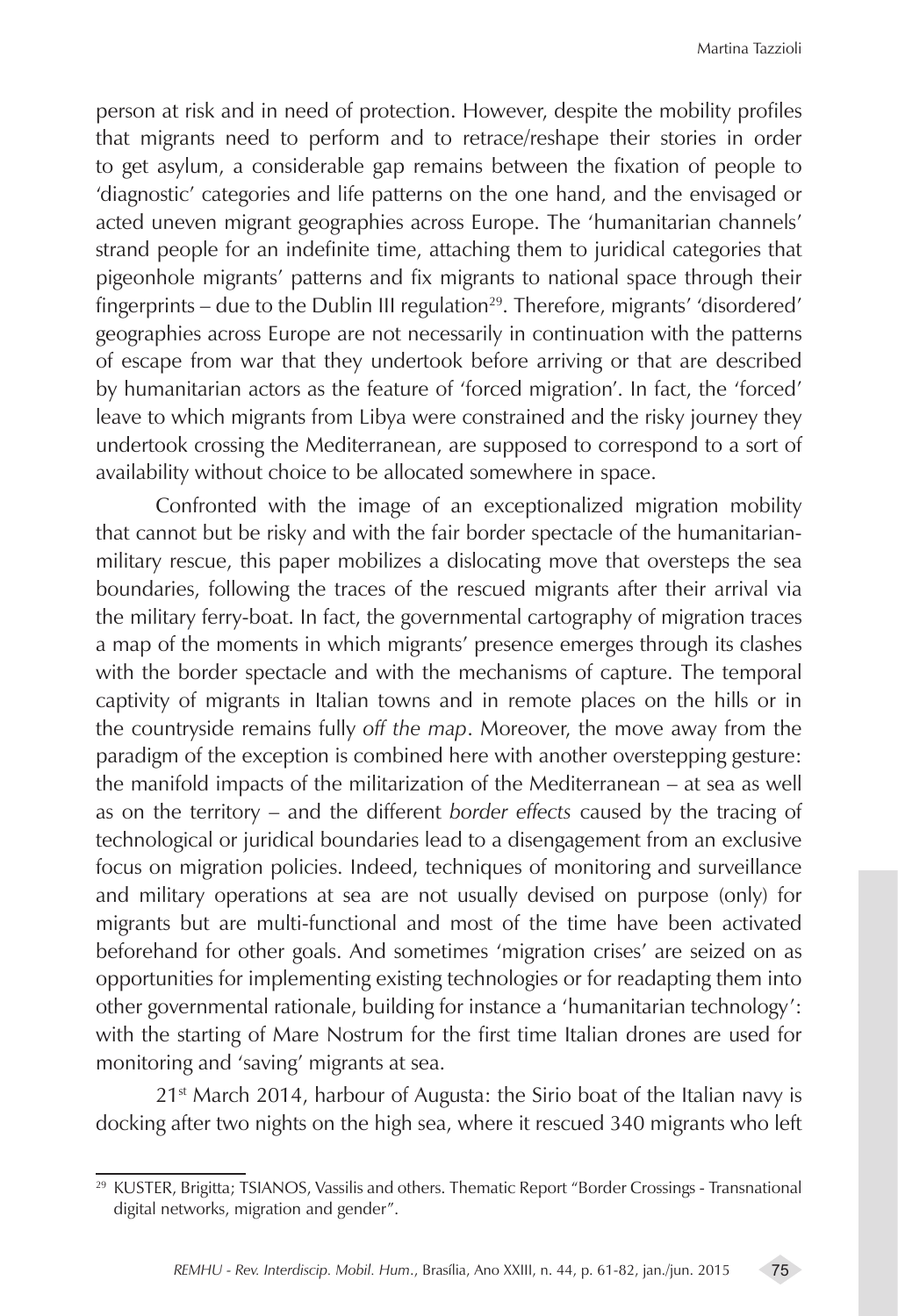Libya by boat. 'Number 68, look here, on your left'. A policeman takes a photo of his face and then asks him name, age and nationality. The first identification process stops here, fingerprints will be taken later, in the hosting centres, for the moment the 340 migrants – Eritreans, Palestinians and Nigerians – are split into different groups according to the order they got off the military boat. Those who refuse to be identified are taken to one side and are not allowed to leave the dock. 'Where are we, are we in Rome or in Lampedusa now? And where do they take us?': nobody answers one of the Eritreans who is still waiting on the deck of the boat. Nor are the asylum processes is explained to the migrants who make the pre-screening with the police. The 'good' border spectacle that saves migrants' lives at sea stops just at the dock. And there starts the 'ordinary management of unplanned migration flows' quoting a recent national directive.

Despite the arbitrary measures adopted in identifying migrants on the boats – ultimately making a first partition between those who 'intend' to claim asylum and all the others – one would miss the point, I contend, by hinging the critique of the humanitarian-military dispositive on the violations of legal procedures. Indeed, on the one hand most of the operations are conducted just at the edges of (il)legality, more than being effectively out of law – for instance, the identification on the boats is not illegal *per se*, since Italian navies are formally part of the Italian territory; however, it is quite evident that it is not the proper place for granting rights to the asylum claimants. On the other hand, the binding up of identification, monitoring and sorting procedures to a juridical framework does not avoid – but rather, it legitimizes through juridical steps and language – the *mobility deadlock* to which migration policies fix some people – namely, those who are labelled as unauthorized migrants. In other words, the mobilization of a huge *humanitarian-military convoy* – that costs around twelve million euros per month – for saving migrants lives is the extreme and most spectacular underside of the likewise extreme condition in which those migrants are forced to leave. That is to say, the actual impossibility to freely move and take a flight to come to Europe to claim asylum because of the Visa restrictions, makes migrants' mobility a practice that could happen only under extreme conditions: leaving by boat risking their life and then either being let die or being rescued by the 'military ferry-boat'.

## **Uncanny sovereignty assemblages**

Although Mare Nostrum is an Italian mission, in order to understand its 'disseminations' across the Mediterranean and its articulations it is necessary to overstep national boundaries. First of all, moving the gaze towards Europe, Frontex does not patrol for and within Mare Nostrum, and Frontex Hermes operation and the Italian 'military-humanitarian' mission are in two contiguous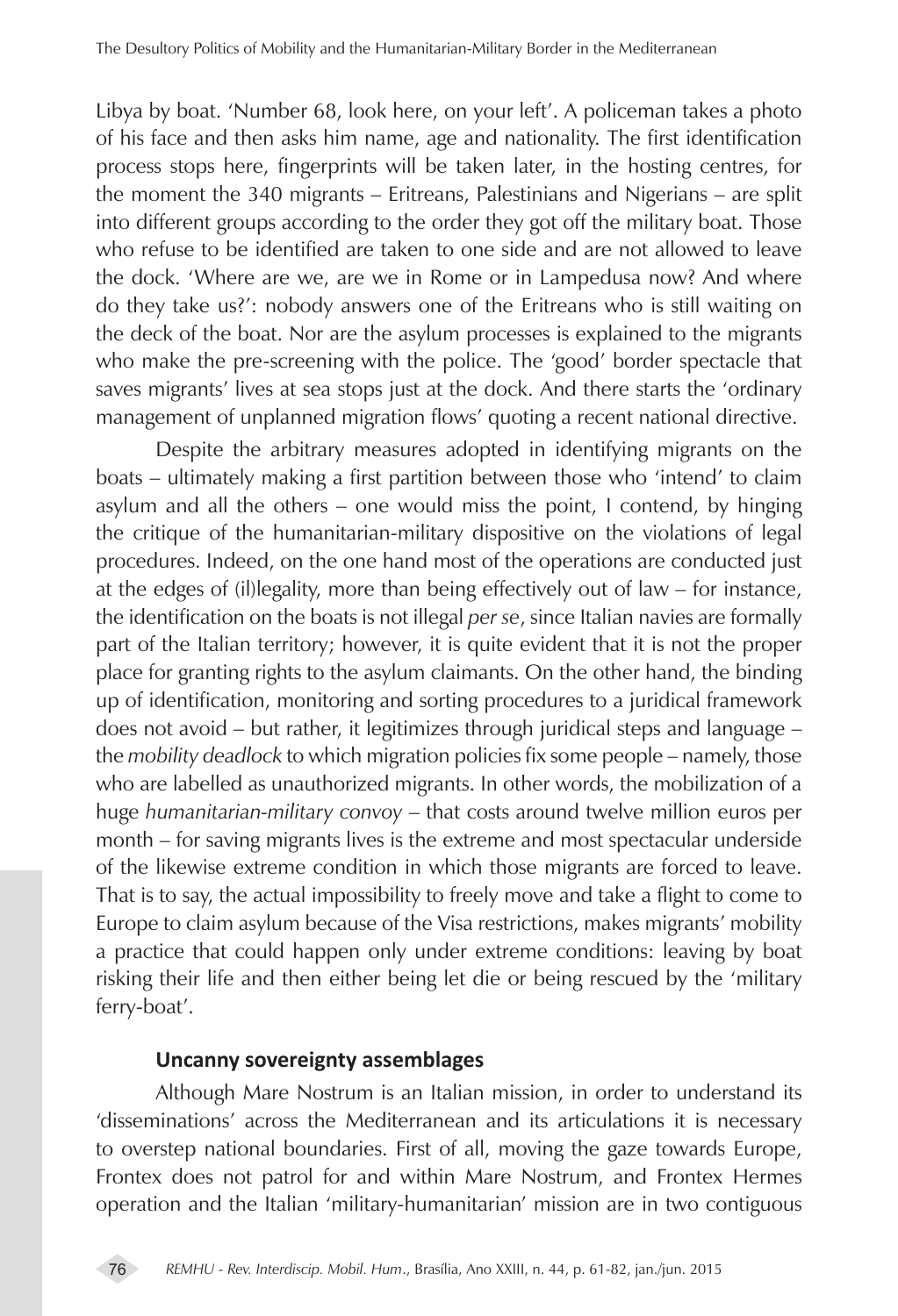sea zones30. But the European agency provides the Italian navies with *canny technological eyes* – infrared radars apt to watch and catch small vessels at night – and can identify people once they disembark at the harbour of Augusta, keeping the information in an autonomous database. Nevertheless, displacing the gaze on the southern shore, the involvement of Libya shapes the boundaries of *uncanny sovereignty assemblages*: Libyan officials on Italian navies facilitate the information exchange with Libyan authorities and are employed also as cultural mediators for interviewing the rescued migrants; then, Libyan navies are asked by Mare Nostrum to intervene and take the detected migrant boats back to the Libyan coast. And finally, also beyond Libya, the prompt collective deportation of all Egyptian migrants rescued by Mare Nostrum in virtue of the bilateral agreement between Italy and Egypt.

## **Border interruptions and non-steerable movements**

However, despite the boat-space making any possible escape and flight hard, it is not unusual that migrants refuse to be identified. For instance, Syrians don't give their fingerprints, since they are aware of the Dublin III regulation and all of them want to enter Germany or the UK and not stay in Italy: "this is quite clear to us. It is impossible to force them when all refuse… and, moreover, it is finally a good solution for both, since they could move and Italy does not have to host them"31. But not everybody is allowed to get away with it. Harbour of Augusta,  $21<sup>st</sup>$  March 2014: four hours after the beginning of the disembarkation about one hundred migrants are still waiting. After refusing to be identified on the boat, most of them accept being fingerprinted as the only condition to get off. Four Eritreans still refuse and are put in a corner of the dock by the military, not allowed to move. No photos, no fingerprints, thanks; the majority of the people rescued by Mare Nostrum want to move away, somewhere in northern Europe – their refusal resembles the drive to wander, across Europe and everywhere, that the migrant from Mali 'stranded' in Bologna talked about. In fact, despite their forced and peripatetic journeys to escape war, actually the subjective drives once they arrive in Europe cannot be fully 'channelled' and managed through 'humanitarian-military' convoys and it is precisely this that gets the *migration sorting machine* into trouble: beyond the sea and the rescue, people try to go through and disengage from the humanitarian grasp that strands people in spaces and channels migrants' lives into patterns of (un)protection that establish the conditions and the legitimate spaces of stay. Thus, far from being at hand, the spaces of freedom that the rescued migrants try to open are the

<sup>&</sup>lt;sup>30</sup> Frontex operates mainly between Northern Tunisia and Sicily, while Mare Nostrum's navies patrol closer to the Libyan coasts.

<sup>&</sup>lt;sup>31</sup> Interview with the Italian Navy, Augusta, 21<sup>st</sup> March 2014.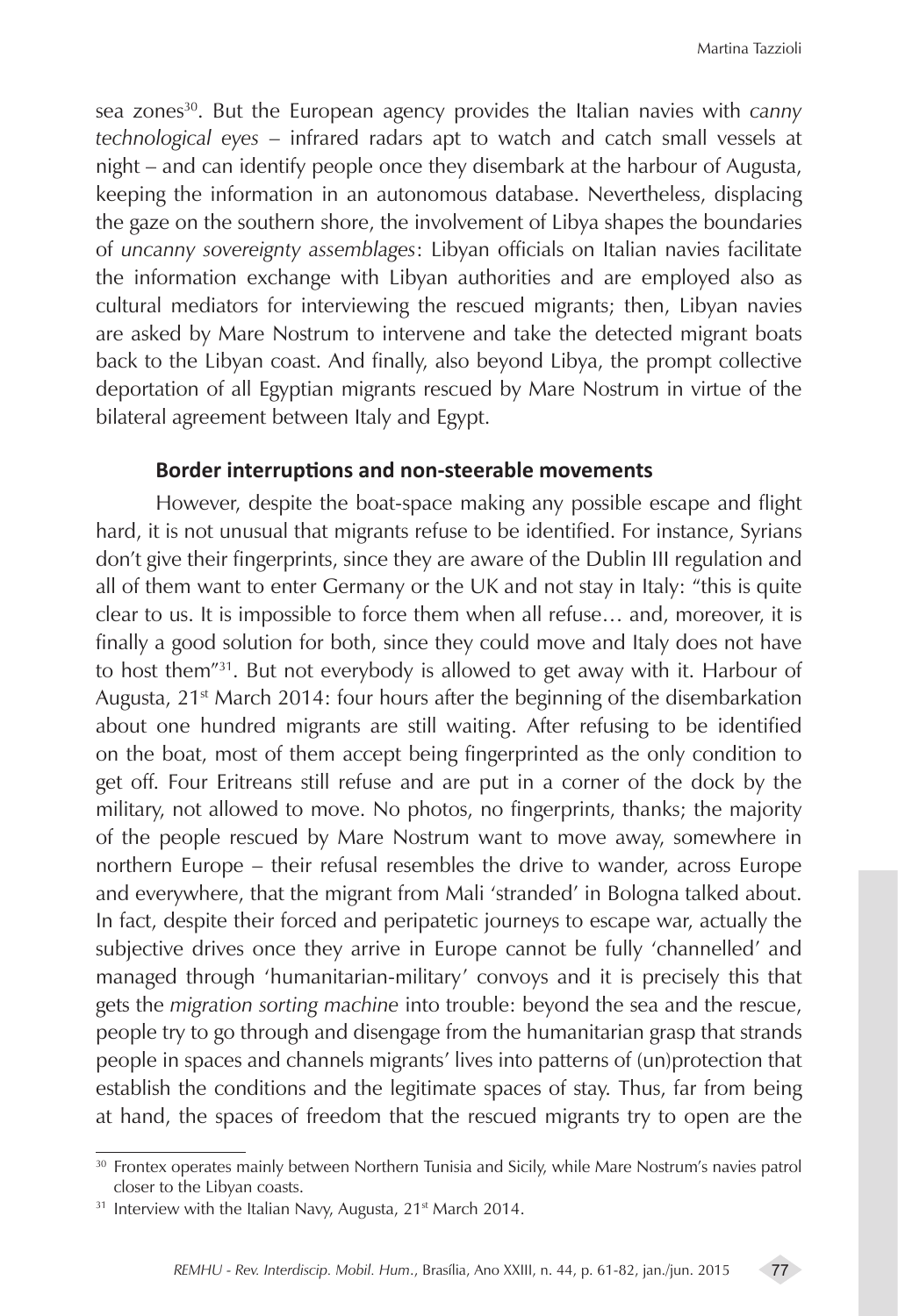outcome of a *strugglefield* in which migrants are, and of a *strain* that sometimes they succeed in producing against the disciplining of bodies and movements, by dodging or troubling the meshes of governmentality and loosening its hold. *Border interruptions* that unsettle the humanitarian channels' machine with bodies, movements and subjective drives that cannot be fully regulated and that highlight the frantic attempt of border to capture and tame the 'disordered mobility' – *bordering captures*, namely migration policies, Visa restrictions and techniques of monitoring and containment.  $20<sup>th</sup>$  March 2014: 250 Syrians and Palestinians escape the tent-camp in Porto Empedocle, one of the Sicilian harbours used by Mare Nostrum, and they spread across the country. Like many others who escaped and then wandered in the Italian towns, they refuse not only to be identified but also the 'hosting machine' of the asylum system and the exclusionary international system of protection that fixes their future movements to the territorial restrictions of the Dublin III regulation.

## **Conclusions**

 $9<sup>th</sup>$  - 11<sup>th</sup> February 2015. A rubber boat with 105 migrants is rescued by the Italian Coast Guard at about 100 miles south of the island of Lampedusa, after receiving a phone call from the persons on board. 29 of them have been found died, and all the migrants are taken to Lampedusa. But the day after the Coast Guard communicates that actually two or three other migrant vessels are in distress at sea in that area and that rescue operations are going on. Only on the  $11<sup>th</sup>$  February in the morning the two other boats are found. The first Italian news talk about 200 people died, then the number rises at 320, since the survived people tell that many However, according to migrants' testimonies, one more vessel with probably about 100 people was in distress in the same area and finally remains missing<sup>32</sup>. Therefore, in the Italian and in the European news the number of migrants who died at sea oscillates in a range of almost 100 bodies: "perhaps about 300 migrants drowned"<sup>33</sup>, and "more than 300 died people"<sup>34</sup> up to "hundreds of migrants fear of dead"35.

Almost one year and half after the shipwrecks of the  $3<sup>rd</sup>$  and of the  $11<sup>th</sup>$ of October, the "300 and something" died migrants have not produced so much resonance in comparison to those two shipwrecks. On the contrary, what provoked a big rumor was the possibility of terroristic infiltrations of jihadists using migrant vessels to enter Europe. Thus, the *shipwrecked bodies* of the migrants

<sup>32</sup> Cf. http://watchthemed.net/reports/view/95.

<sup>&</sup>lt;sup>33</sup> Cf. http://www.huffingtonpost.it/2015/02/11/lampedusa-migranti-naufragio n 6658586.html.

<sup>&</sup>lt;sup>34</sup> Cf. http://palermo.repubblica.it/cronaca/2015/02/11/news/strage\_dei\_migranti\_a\_lampedusa\_tro vati altri due gommoni si temono decine di dispersi-107017089/.

<sup>35</sup> Cf. http://www.theguardian.com/world/2015/feb/11/migrants-missing-boats-sink-mediterranean.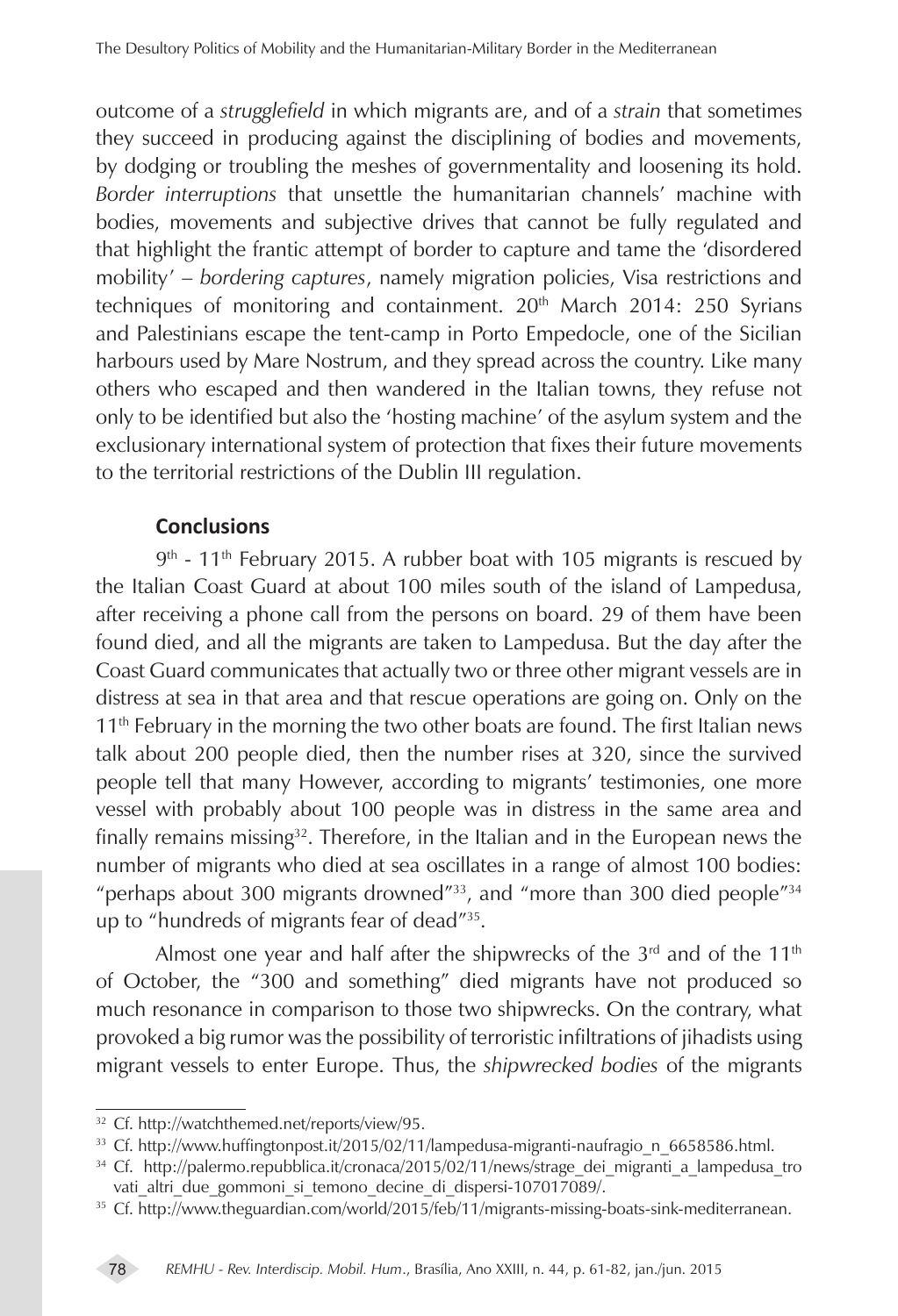Martina Tazzioli

fleeing wars started to appear if not as a human threat in itself certainly as a possible vehicle of it. The other big issue that the tragedy in question raised was the inadequacy of the European operation Triton coordinated by Frontex and that followed Mare Nostrum at the end of 2014<sup>36</sup>, since it has been conceived not to rescue migrants at sea but to intercept and block them<sup>37</sup>.

However, if engaging in such a debate would man going well beyond the temporal coordinates of this article that deals with on Mare Nostrum, it is important to stress that the answer to the militarization of the movements of those people who are fleeing war is not a question of a better Europeanization of the border regime<sup>38</sup>. Moreover, what the exclusive focus on the space of the sea and the rescue operations overshadows – recalling my initial suggestion to look at Mare Nostrum *beyond the sea* – are other border-scenes at the edges of Europe that actually contribute to make the selective machine of the humanitarian work. Indeed, beyond the sea involves, together with drawing attention to what happens *after* that migrants disembark in Europe, drawing attention also to what happens *before* migrant crossing in the Mediterranean, at the pre-frontiers of Europe, that is in countries like Tunisia, Egypt and Turkey that are in charge of containing and managing migrants' departures. To put it otherwise, an approach that gazes *beyond the sea* should ask not only "what does it happen to the shipwrecked persons after being rescued"? but also "what does it happen to those who have not even arrived in Europe?". In fact, the attempt by the European Union to make the government of *shipwrecked* persons and *drowned bodies* a European affair with the launching of Triton mission is built on a broader strategy of *making people not leave* through the enforcement of the role of pre-frontiers of Neighbourhood countries<sup>39</sup>. Therefore, this last glimpse on rescue operations and on the recent development, show how the multiplication of events that are undergoing in the Mediterranean at the time of writing this article trouble even any possible conclusion, as much as permanent it could be.

<sup>&</sup>lt;sup>36</sup> Yet, despite officially Mare Nostrum finished at the end of October, the Italian Navy continued to operate until the end of December 2014, and Triton effectively started only in January 2015.

<sup>37</sup> Cf. http://www.euromedrights.org/eng/2015/02/24/frontex-poison-or-antidote-to-the-tragediesinthe-mediterranean/; http://ecre.org/component/content/article/70-weekly-bulletin-articles/855op eration-mare-nostrum-to-end-frontex-triton-operation-will-not-ensure-rescue-at-sea-of-migrantsin-international-waters.html.

<sup>&</sup>lt;sup>38</sup> CARRERA, Sergio; DEN HERTOG, Leonhard. Whose Mare? Rule of law challenges in the field of European border surveillance in the Mediterranean.

<sup>&</sup>lt;sup>39</sup> This is confirmed not only by the Khartoum process that paves the ground for fostering the externalization of the borders of Europe, reinforcing bilateral agreements with http://www.esteri. it/mae/approfondimenti/2014/20141128\_political\_declaration.pdf but also by the testimonies of Syrian people who have been imprisoned in Egypt and in Tunisia and then deported to Turkey and who told their stories to groups of activists based in Europe to which I belong.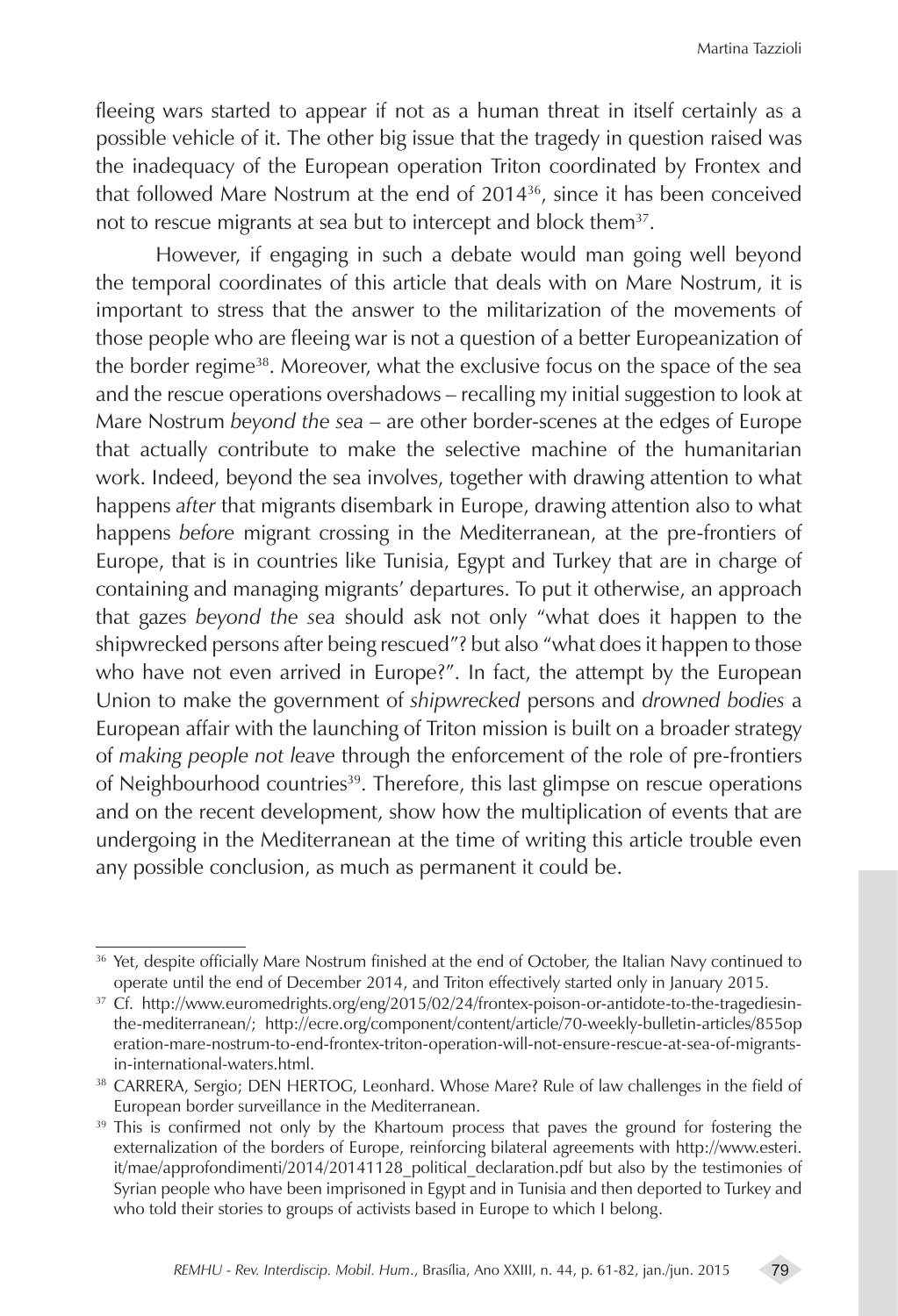A focus on the Italian operation Mare Nostrum has shed light on the desultory politics of mobility and on the reassemblage of the military-humanitarian border that characterizes migration governmentality at sea and beyond. In particular, it has shown the spatial disseminations, namely spaces beyond the sea that a critical gaze should look at in order to grasp the deployment of the humanitarianmilitaryborder. Moreover, confronted with a power that saves migrants' lives, it is necessary to reposition the critique of migration governmentality and to unpack the humanitarian itself as a set of heterogeneous techniques for capturing and channelling migrant mobilities.

In fact, the humanitarian-military bond designates a political technology of governing migrants' stays and movements grounding on the radical impossibility for some people to freely move and leave their country 'safely' without being rescued by military forces. Instead, the stress on the military that takes charge of the humanitarian backgrounds both the militarization of territories that result from it and the inequalities of freedom by focusing exclusively on its dramatic outcome – migrants' deaths at sea. As shown above, what is at stake is an exceptionalization of the mobility of many people.The exceptional-risky migrants' mobility produced by the exclusionary mechanism of the Visa system and by migration policies at large, is finally actualized in the 12 million euros per month spent by Mare Nostrum operations. However, this relevant data should be used politically with circumspection: indeed, the most popular criticism against the military-humanitarian operations focuses on the fact that 'this money is used to save migrants in the place of Italians', and 'in this way more migrants arrive on the coasts since they are aware that they will be rescued'. Confronted with this, we cannot but counter those criticisms that oppose migrants' lives to the lives of others, prompting the possibility for everybody to freely move and leave a country without being at the mercy of a desultory humanitarian-military gaze.

## **References**

- BIGO, Didier. Security and Immigration. Towards a Critique of the Governmentality of Unease. *Alternatives*, v. 27, n. 1, 2002, p. 63-92.
- BROWN, Wendy. "The Most We Can Hope For...". Human Rights and the Politics of Fatalism. *The South Atlantic Quarterly*, v. 103, n. 2/3, 2005, p. 451-463.
- CARRERA, Sergio; DEN HERTOG, Leonhard. Whose Mare? Rule of law challenges in the field of European border surveillance in the Mediterranean. *CEPS Liberty and Security in Europe*, n. 79, January 2015.
- De GENOVA, Nicholas. 'Spectacles of Migrant 'Illegality': The Scene of Exclusion, the Obscene of Inclusion. *Ethnic and Racial Studies*, v. 36, n. 7, 2013, p. 1180- 1198.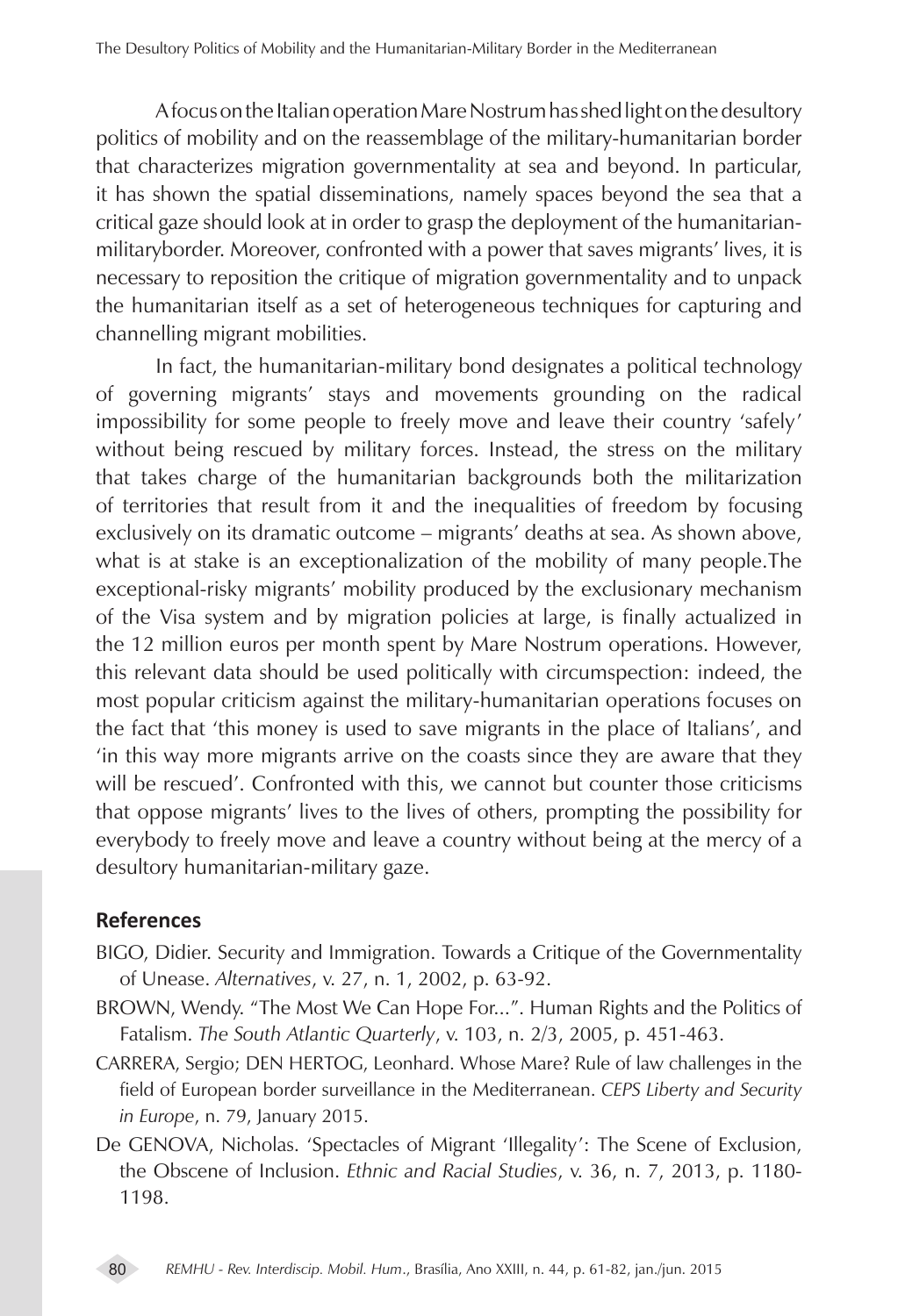- DILLON, Michael. Governing through contingency: The security of biopolitical governance. *Political Geography*, v. 26, 2007, p. 41-47.
- FASSIN, Didier; PANDOLFI, Mariella. *Contemporary States of Emergency: The Politics of Military and Humanitarian Interventions*. New York: Zone Books, 2010.
- FOUCAULT, Michel. Polemics, Politics and Problematizations. In RABINOW, Paul (ed.). *Foucault: Ethics, Subjectivity and Truth The Essential Works of Michel Foucault 1954-1984.* V. 1, New York: New Press, 1994, p. 111-120.
- FOUCAULT, Michel. *The History of Sexuality: The Will to Knowledge*. London: Penguin Books, 1998.
- FOUCAULT, Michel. *Security, territory, population: Lectures at the Collège de France, 1977-1978*. New York: Picador/Palgrave McMillan, 2009.
- GEIGER, Martin. The Transformation of Migration Politics: From Migration Control to Disciplining Mobility. In GEIGER, Martin; PECOUD, Antoine (eds.). *Disciplining the Transnational Mobility of People*. New York: Palgrave MacMillan, 2013, p. 15- 40.
- HELLER, Charles; PEZZANI, Lorenzo. New Evidence Released in the Left-to-die Boat Case. 2013. Available at http://www.situstudio.com/blog/2013/06/18/newevidence-released-in-the-left-to-die-boat-case/. Last access, May 9, 2014.
- HUYSMANS, Jef. *The Politics of Insecurity: Fear, Migration and Asylum in the EU*. Abingdon: Routledge, 2006.
- KUSTER, Brigitta; TSIANOS, Vassilis (ed.). Thematic Report "Border Crossings Transnational digital networks, migration and gender". MIG@NET, 2012. Available at http://www.mignetproject.eu/wp-content/uploads/2012/10/MIGNET\_Delivera ble\_6\_Thematic\_report\_Border\_crossings.pdf. Last access 9 May, 2014.
- LUTTERBECK, Derek. Policing Migration in the Mediterranean. *Mediterranean Politics*, v. 11, n. 1, 2006, p. 59-82.
- MEZZADRA, Sandro; NEILSON, Brett. *Border as Method, or, the Multiplication of Labor.* Durham-London: Duke University Press, 2013.
- RANCIÈRE, Jacques. Ten Theses on Politics. *Theory and Event*, v. 5, n. 3, 2001.
- TAZZIOLI, Martina. *Spaces of Governmentality*. London: Rowman and Littlefield (forthcoming), 2014.
- WALTERS, William. Foucault and Frontiers: Notes on the Birth of the Humanitarian Border. In BROCKLING, Ulrich; KRASMANN, Susanne; LEMKE, Thomas (eds.). *Governmentality: Current Issues and Future Challenges.* New York: Routledge, 2011, p. 138-164.
- WATSON, Scott. The human as a referent object? Humanitarianism as securitization. *Security Dialogue*, v. 42, 2011, p. 3-20.
- ŽIŽEK, Slavoj. Against Human Rights. *New Left Review*, v. 34, 2005, p. 115-131.